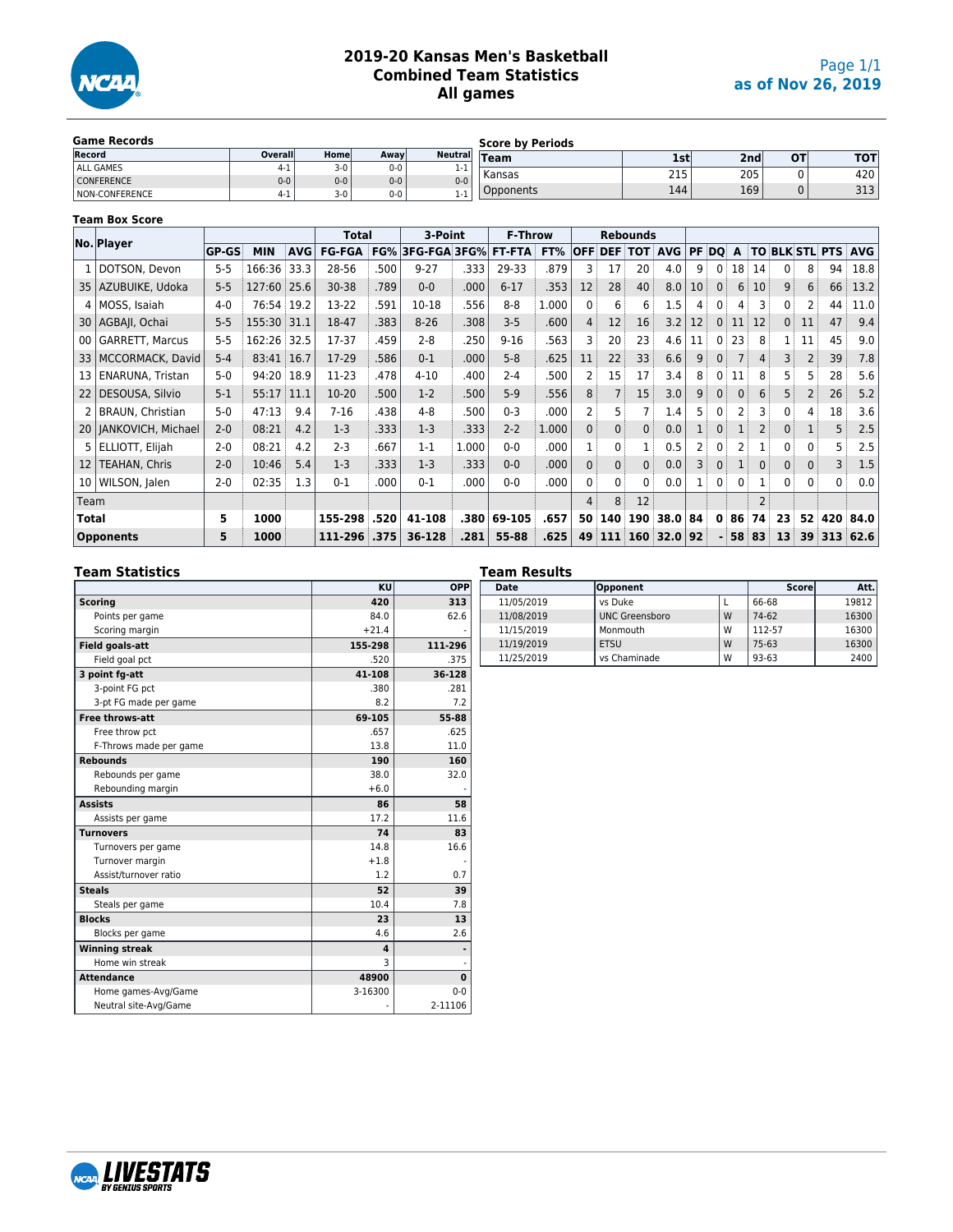

## **Game Records**

| <b>Record</b>     | <b>Overall</b> | Homel | Awav  | <b>Neutrall</b> |
|-------------------|----------------|-------|-------|-----------------|
| <b>ALL GAMES</b>  | 4-1            | $3-0$ | 0-0   |                 |
| <b>CONFERENCE</b> | 0-0            | $0-0$ | $0-0$ | $0 - 0$         |
| NON-CONFERENCE    | 4-⊥            | $3-0$ | 0-0   |                 |

#### **Team Results**

| Date       | <b>Opponent</b>       |   | <b>Score</b> | Att. High Points             | <b>High Rebounds</b>  |
|------------|-----------------------|---|--------------|------------------------------|-----------------------|
| 11/05/2019 | vs Duke               |   | 66-68        | 19812 $(17)$ DOTSON, Devon   | (13) MCCORMACK, David |
| 11/08/2019 | <b>UNC Greensboro</b> | W | $74-62$      | $16300$ (22) DOTSON, Devon   | (10) AZUBUIKE, Udoka  |
| 11/15/2019 | Monmouth              | w | 112-57       | 16300 (21) MOSS, Isaiah      | (11) MCCORMACK, David |
| 11/19/2019 | <b>ETSU</b>           | W | $75-63$      | $16300$ (21) AZUBUIKE, Udoka | (7) AZUBUIKE, Udoka   |
| 11/25/2019 | vs Chaminade          | W | $93 - 63$    | 2400 (19) DOTSON, Devon      | (7) AZUBUIKE, Udoka   |

## **Attendance Summary**

|              | <b>Games</b> | <b>Attend</b> | Avg/Game |
|--------------|--------------|---------------|----------|
| ، Home       |              | 48900         | 16300    |
| Away         |              |               |          |
| Neutral      |              | 22212         | 11106    |
| <b>Total</b> |              | 71112         | 14222    |

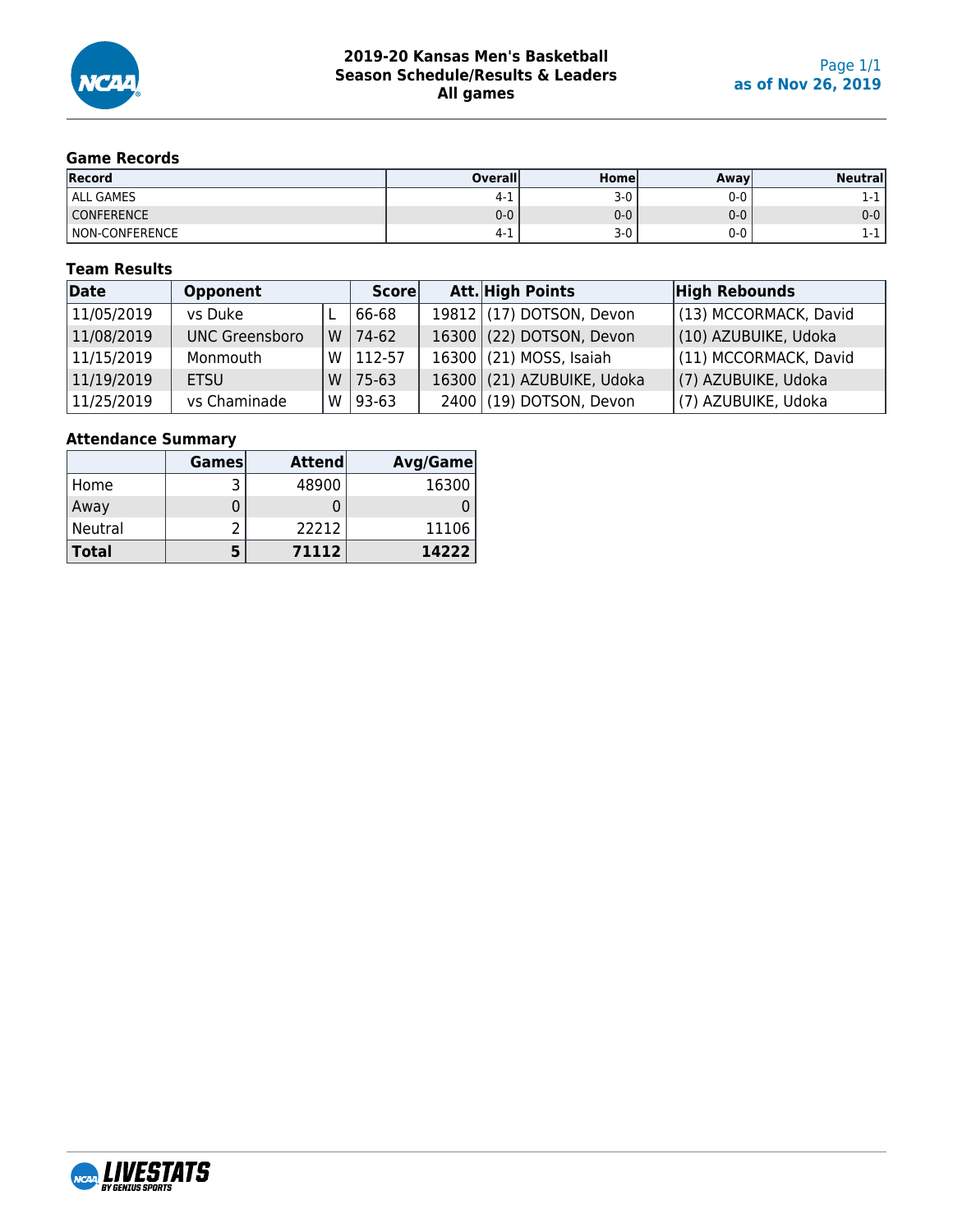

#### **2019-20 Kansas Men's Basketball Team Game-by-Game All games**

|                |                     |       |     | <b>Total</b>     | 3-Pointers |                          | Free throws | <b>Rebounds</b>   |        |                 |                 |  |                                                   |  |    |                |                  |                                     |
|----------------|---------------------|-------|-----|------------------|------------|--------------------------|-------------|-------------------|--------|-----------------|-----------------|--|---------------------------------------------------|--|----|----------------|------------------|-------------------------------------|
| Opponent       | <b>Date</b>         | Score |     | <b>FG-FGA</b>    |            | <b>PCT3FG-FGA</b>        |             | <b>PCT FT-FTA</b> |        |                 |                 |  | <b>PCTOFF DEF TOT AVG PF A TO BLK STL PTS AVG</b> |  |    |                |                  |                                     |
| l vs Duke      | 11/05/2019 66-68 L  |       |     | 23-50            | .460       | $4-9$                    | .444        | 16-26             | .615   | 10 <sup>3</sup> | 30 <sup>1</sup> |  | $40$ 40.0 20 13 28                                |  |    |                | 5:11:            | 66 66.0                             |
| UNC Greensboro | 11/08/2019 74-62 W  |       |     | $27-59$          | .458       | $10-26$                  | .385        | 10-19             | ا 526. | 11              | 31              |  | $42$ 41.0 12 15 10                                |  |    | 2 <sup>1</sup> | 5 :              | 74 70.0                             |
| l Monmouth     | 11/15/2019 112-57 W |       |     | 37-66            | 561        | 14-30                    | .467        | 24-31             | .774   | 11              | 32 <sup>3</sup> |  | 43 41.7 20 22                                     |  | 7: |                |                  | $5 \mid 11 \mid 112 \mid 84.0 \mid$ |
| l ETSU         | 11/19/2019 75-63 W  |       |     | $30 - 54$        | .556       | $1 - 14$                 | .071        | 14-18             | .778   | 5:              | 27 <sup>3</sup> |  | $32$ 39.3 16 19 15                                |  |    |                | 8:14:            | 75 81.8                             |
| l vs Chaminade | 11/25/2019 93-63    |       | : W | 38-69            | .551       | 12-29                    | .414        | $5 - 11$          | .455   | 13:             | 20:             |  | $33 \mid 38.0 \mid 16 \mid 17 \mid 14 \mid$       |  |    |                | $3 \mid 11 \mid$ | 93   84.0                           |
| <b>Total</b>   |                     | 420   |     | $155 - 298$ .520 |            | $41-108$ .380 69-105 657 |             |                   |        |                 |                 |  | 50 140 190 38.0 84 86 74 23 52 420 84.0           |  |    |                |                  |                                     |
| Opponents      |                     | 313   |     | 111-296 375      |            | 36-128                   | .281        | 55-88             | ا 625. |                 | 49 111          |  | $160$ 32.0 92 58 83                               |  |    |                |                  | $13$ 39 313 62.6                    |

## **Kansas Averages**

| Games<br><b>Played</b> | Points/<br>aame | <b>FG Pctl</b> | 3FG<br>D <sub>cf</sub><br>๊ | IF1<br>T Pctl | Rebounds/<br>aame | Assists/<br>aame   | Turnovers/<br>aame | <b>Assist/Turnover</b><br>ratio | Steals/<br>aame                 | <b>Blocks</b><br>aame |
|------------------------|-----------------|----------------|-----------------------------|---------------|-------------------|--------------------|--------------------|---------------------------------|---------------------------------|-----------------------|
|                        | 84.0            | 520<br>32.U    | 38.0                        | JJ. <i>I</i>  | 38.0              | $-1$<br>. <i>.</i> | 14.8               | . . <u>.</u>                    | $\sim$<br>$\mathbf{u}$<br>⊥∪. ⊣ | 4.6                   |

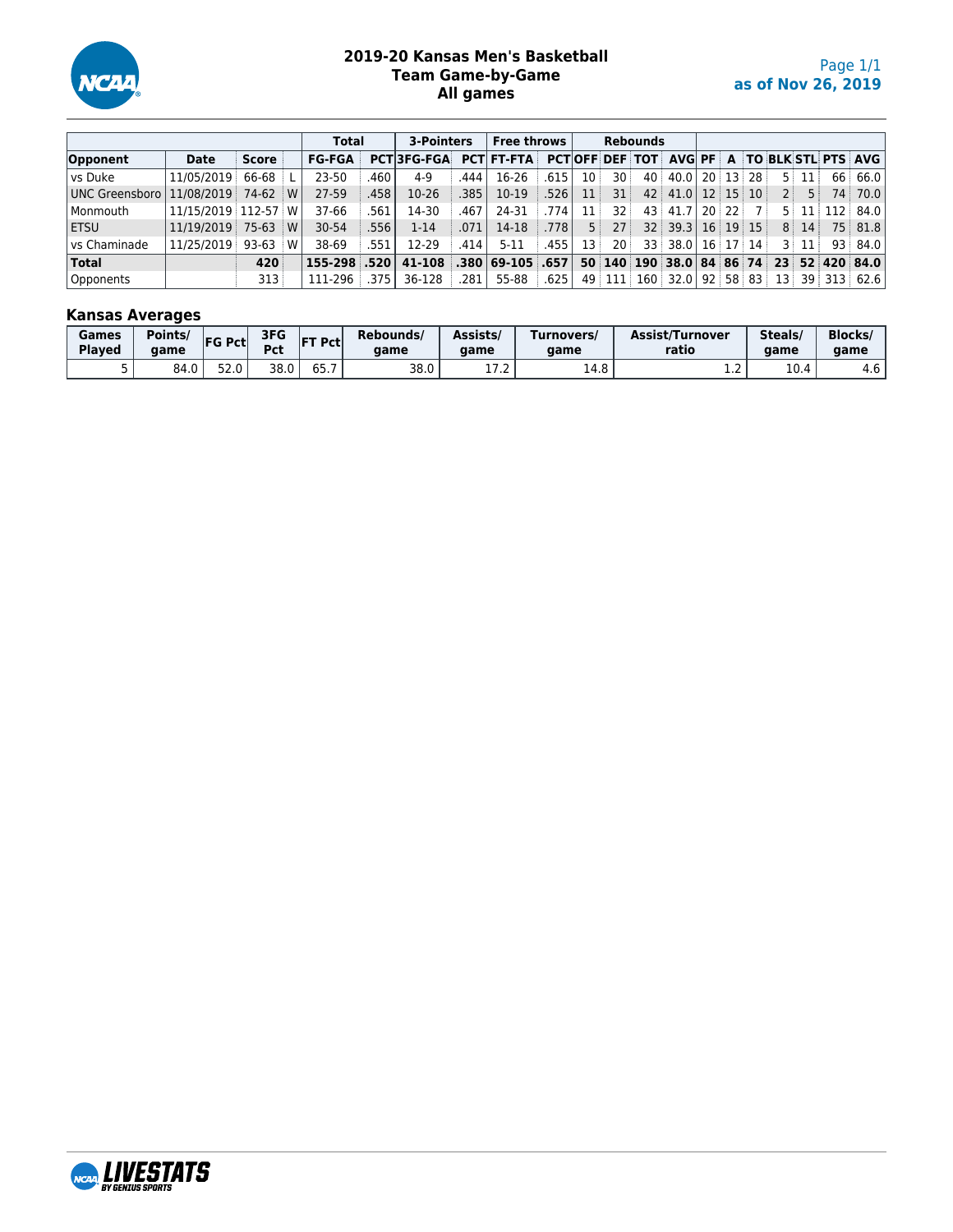

#### **2019-20 Kansas Men's Basketball Season Box - Average per 40 Minutes**

|      | $ \# \# $ Player        |    |     | min fgm  fga                        | pct  | $ 3$ fgm $ 3$ fga $ $ |                | pct             | lftm fta                          |     | pct       |                  |                                           | loreb dreb treb | pf                                                              | a             | to | blk | stl pts                                                |
|------|-------------------------|----|-----|-------------------------------------|------|-----------------------|----------------|-----------------|-----------------------------------|-----|-----------|------------------|-------------------------------------------|-----------------|-----------------------------------------------------------------|---------------|----|-----|--------------------------------------------------------|
| 30 I | AGBAII, Ochai           | 40 |     | $4.6 \pm 12.1$                      | 383  | 2.1                   | 6.7            | .308            | $0.8 \, 1.3$                      |     | .600      | 1.0 <sup>1</sup> | 3.1                                       | 4.1             |                                                                 | $3.1 \pm 2.8$ |    |     | $3.1 \,   \, 0.0 \,   \, 2.8 \,   \, 12.1$             |
| 35   | AZUBUIKE, Udoka         | 40 |     | $9.4 \pm 11.9$                      | .789 | 0.0                   | 0.0            | .000.           | 1.9:5.3                           |     | .353      | 3.8 <sup>1</sup> |                                           | $8.8$ 12.5      |                                                                 | $3.1 \pm 1.9$ |    |     | $3.1$ 2.8 1.9 20.6                                     |
|      | <b>BRAUN, Christian</b> | 40 |     | $5.9 \, 13.6$                       | .438 | $3.4^{\circ}$         | 6.8            | .500            | 0.0 2.5                           |     | .000      |                  | 4.2                                       | 5.9             | $4.2 \pm 1.7$                                                   |               |    |     | $2.5 \pm 0.0 \pm 3.4 \pm 15.2$                         |
| 22   | DESOUSA, Silvio         | 40 |     | $7.2 \, \text{14.5} \, \text{.500}$ |      | 0.7                   | 1.4            | .500            | $3.6 \, 6.5$                      |     | .556      | 5.8 <sup>1</sup> | 5.1                                       | 10.9            |                                                                 | $6.5 \pm 0.0$ |    |     | $4.3 \, \text{3.6} \, \text{1.4} \, \text{18.8}$       |
|      | DOTSON, Devon           | 40 |     | $6.7 \, 13.4$                       | .500 | 2.2                   | 6.5            | .333            | 7.017.9                           |     | .879      | 0.7              | 4.1                                       | 4.8             |                                                                 | $2.2 \pm 4.3$ |    |     | $3.4 \pm 0.0 \pm 1.9 \pm 22.6$                         |
|      | 5 ELLIOTT, Elijah       | 40 |     | $9.6 \, 14.4 \, 0.667$              |      | 4.8 <sup>1</sup>      |                | $4.8 \pm 1.000$ | $\overline{0.0}$ $\overline{0.0}$ |     | .000      | 4.8 <sup>1</sup> | 0.0                                       | 4.8             |                                                                 | $9.6 \pm 9.6$ |    |     | $4.8 \pm 0.0 \pm 0.0 \pm 24.0$                         |
| 13   | <b>ENARUNA, Tristan</b> | 40 | 4.7 | 9.8 <sup>1</sup>                    | .478 | 1.7                   | 4.2            | .400            | 0.8 1.7                           |     | .500      | 0.8 <sup>1</sup> | 6.4                                       | 7.2             | $3.4 \pm 4.7$                                                   |               |    |     | $3.4$ 2.1 2.1 11.9                                     |
| 00   | l GARRETT. Marcus       | 40 | 4.2 | 9.1                                 | .459 | 0.5                   | 2.0            | .250            | 2.2 3.9                           |     | .563      | 0.7              | 4.9                                       | 5.7             |                                                                 | $2.7 \pm 5.7$ |    |     | $2.0 \, \text{ } 0.2 \, \text{ } 2.7 \, \text{ } 11.1$ |
| 201  | JANKOVICH, Michael      | 40 |     | 4.8 14.4 .333                       |      |                       | $4.8 \, 14.4$  | .333            | 9.6                               | 9.6 | .000<br>1 | 0.0              | 0.0                                       | 0.0             |                                                                 | $4.8 \pm 4.8$ |    |     | $9.6 \pm 0.0 \pm 4.8 \pm 24.0$                         |
| 33   | MCCORMACK, David        | 40 |     | $8.1$ 13.9 .586                     |      | 0.0                   | 0.5            | .000.           | 2.4 3.8                           |     | .625      |                  | $5.3 \, \times \, 10.5 \, \times \, 15.8$ |                 |                                                                 | $4.3 \pm 3.3$ |    |     | $1.9 \, \, 1.4 \, \, 1.0 \, \, 18.6$                   |
| 4    | MOSS, Isaiah            | 40 |     | $6.8$ 11.4 $.591$                   |      | 5.2                   | 9.4            | .556            | 4.2                               | 4.2 | 1.000     | 0.0              | 3.1                                       | 3.1             | 2.1                                                             | $-2.1$        |    |     | $1.6 \pm 0.0 \pm 1.0 \pm 22.9$                         |
| 12   | <b>TEAHAN, Chris</b>    | 40 |     | $3.7 \pm 11.1$                      | .333 |                       | $3.7 \pm 11.1$ | .333            | 0.0                               | 0.0 | .000.     | 0.0              | 0.0                                       | 0.0             | 11.1                                                            | $\pm 3.7$     |    |     | $0.0 \,   \, 0.0 \,   \, 0.0 \,   \, 11.1$             |
| 10   | WILSON, Jalen           | 40 |     | 0.0:15.5:                           | .000 |                       | 0.0:15.5       | .000.           | $0.0\pm0.0$                       |     | .000      | 0.0              | 0.0                                       | 0.0             | $\mid$ 15.5 $\mid$ 0.0 $\mid$ 15.5 $\mid$ 0.0 $\mid$ 0.0 $\mid$ |               |    |     | 0.0                                                    |

Note: All statistics are pro-rated based on an average per 40-minute game.

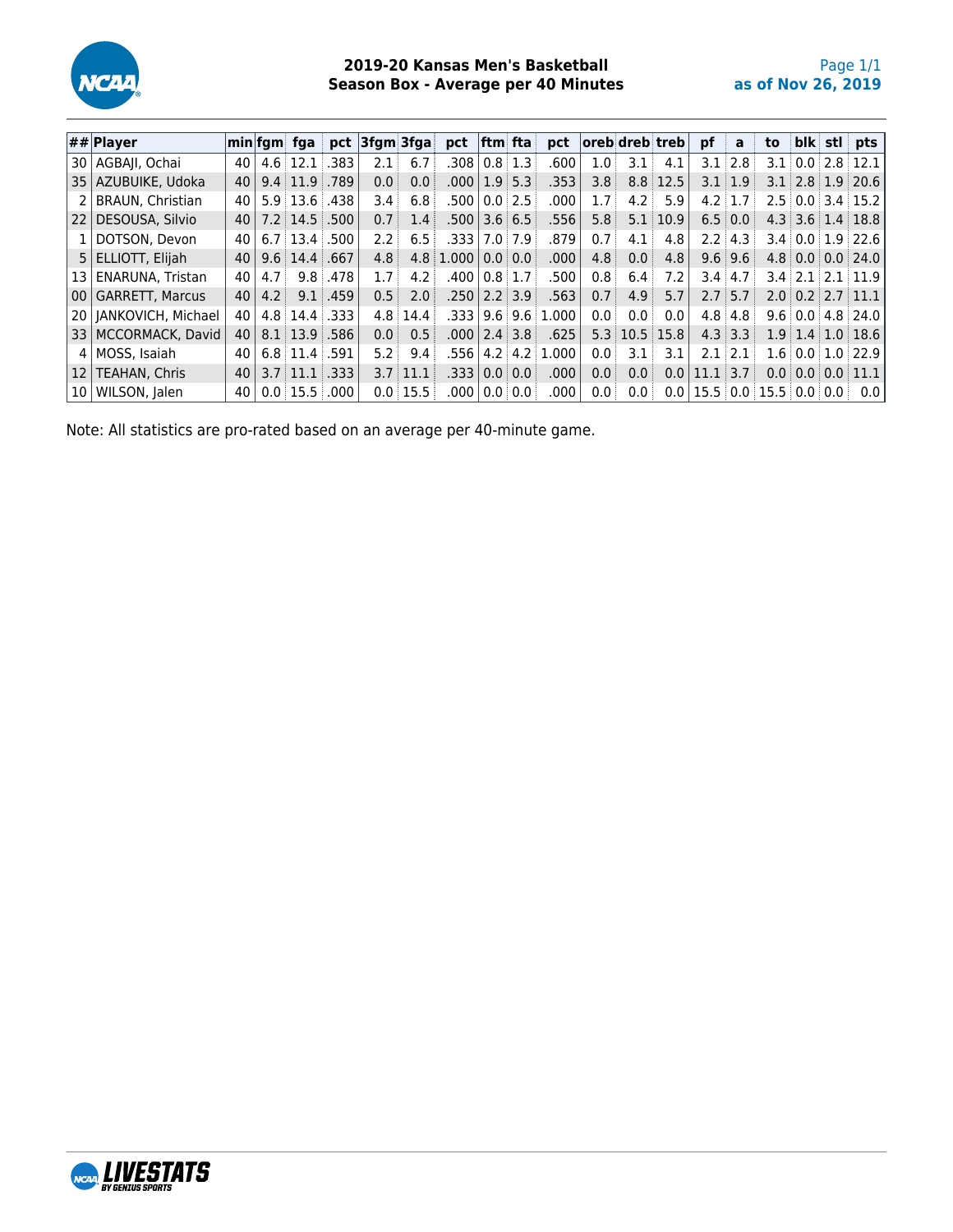

#### **Game Records**

| Record                       | <b>Overall</b> | Homel | Away    | Neutrall |
|------------------------------|----------------|-------|---------|----------|
| ALL GAMES                    | . .            | $3-0$ | $0 - 0$ |          |
| <b>CONFERENCE</b>            | $0-0$          | $0-0$ | $0-0$   | $0-0$    |
| <b>CONFERENCE</b><br>์ Non-เ | 4-1.           | $3-0$ | $0 - 0$ |          |

#### **Team Box Score Extended**

|              |                         |           |             |            | Total         |      | 3-Point      |       | <b>F-Throw</b> |       |            |            | <b>Rebounds</b> |            |                 |                |    |          |              |                 |      |     |                |          |                          |     |                |
|--------------|-------------------------|-----------|-------------|------------|---------------|------|--------------|-------|----------------|-------|------------|------------|-----------------|------------|-----------------|----------------|----|----------|--------------|-----------------|------|-----|----------------|----------|--------------------------|-----|----------------|
|              | No. Player              | $ GP-GS $ | <b>MIN</b>  | <b>AVG</b> | <b>FG-FGA</b> | FG%  | 3FG-FGA 3FG% |       | <b>FT-FTA</b>  | FT%   | <b>OFF</b> | <b>DEF</b> | тот             | <b>AVG</b> | PF DO           |                | A  | A/G      | TO           | TO/G            |      |     |                |          | A/TO BLK BLK/G STL STL/G |     | <b>PTS AVG</b> |
|              | 1   DOTSON, Devon       | $5 - 5$   | 166:36      | 33.3       | 28-56         | .500 | $9 - 27$     | .333  | 29-33          | .879  |            |            | 20              | 4.0        | 9               | $\mathbf{0}$   | 18 | 3.60     | 14           | 2.80            | 1.29 | 0   | 0.00           | 8        | .60                      | 94  | 18.8           |
|              | 35   AZUBUIKE, Udoka    | $5 - 5$   | 127:60 25.6 |            | $30 - 38$     | .789 | $0 - 0$      | .000  | $6 - 17$       | .353  | 12         | 28         | 40              | 8.0        | 10 <sup>°</sup> | $\theta$       | 6  | 1.20     | 10           | 2.00            | 0.60 |     | $1.80^{\circ}$ | 6        | .20                      | 66  | 13.2           |
|              | 4   MOSS, Isaiah        | $4 - 0$   | 76:54       | 19.2       | 13-22         | .591 | 10-18        | .556  | $8 - 8$        | 1.000 |            | 6          | 6               | 1.5        |                 |                |    | 1.00     |              | 0.75            | 1.33 | 0 : | 0.00           |          | 0.50                     | 44  | 11.0           |
|              | 30   AGBAJI, Ochai      | $5 - 5$   | 155:30 31.1 |            | 18-47         | .383 | $8 - 26$     | .308  | $3 - 5$        | .600  |            | 12         | 16              | 3.2        | 12.             | 0 <sup>1</sup> | 11 | 2.20     | 12           | 2.40            | 0.92 | 0   | 0.00           | 11       | 2.20                     | 47  | 9.4            |
|              | 00   GARRETT, Marcus    | $5 - 5$   | 162:26      | 32.5       | 17-37         | .459 | $2 - 8$      | .250  | $9 - 16$       | .563  |            | 20         | 23              | 4.6        |                 | $\mathbf{0}$   | 23 | 4.60     | 8            | 1.60            | 2.88 |     | 0.20           |          | 2.20                     | 45  | 9.0            |
|              | 33   MCCORMACK, David   | $5 - 4$   | 83:41 16.7  |            | 17-29         | .586 | $0 - 1$      | .000  | $5 - 8$        | .625  |            | 22         | 33              | 6.6        | 9               |                |    | 1.40     |              | 0.80            | 1.75 |     | 0.60           |          | 0.40                     | 39  | 7.8            |
|              | 13   ENARUNA, Tristan   | $5-0$     | 94:20       | 18.9       | 11-23         | .478 | $4 - 10$     | .400  | $2 - 4$        | .500  |            | L5 i       | 17              | 3.4        | 8               | $\Omega$       | 11 | 2.20     |              | L.60            | 1.38 |     | .00.           |          | .00                      | 28  | 5.6            |
|              | 22   DESOUSA, Silvio    | $5-1$     | 55:17       | 11.1       | $10-20$       | .500 | $1-2$        | .500  | $5-9$          | .556  |            |            | 15 <sup>3</sup> | 3.0        | 9               | $\Omega$       |    | 0.00     | <sub>b</sub> | 1.20            | 0.00 | 5 : | 1.00           |          | 0.40                     | 26  | 5.2            |
|              | 2   BRAUN, Christian    | $5-0$     | 47:13       | 9.4        | $7-16$        | .438 | $4 - 8$      | .500  | $0 - 3$        | .000  |            |            |                 | 1.4        |                 |                |    | 0.40     |              | 0.60            | 0.67 | 0 : | 0.00           |          | 0.80                     | 18  | 3.6            |
|              | 20   JANKOVICH, Michael | $2 - 0$   | 08:21       | 4.2        | $1-3$         | .333 | $1-3$        | .333  | $2 - 2$        | 1.000 |            | 0          | 0 <sup>1</sup>  | 0.0        |                 | $\Omega$       |    | 0.50     |              | 1.00            | 0.50 | 0:  | 0.00           |          | 0.50                     |     | 2.5            |
|              | 5   ELLIOTT, Elijah     | $2 - 0$   | 08:21       | 4.2        | $2 - 3$       | .667 | $1 - 1$      | 1.000 | $0 - 0$        | .000  |            |            |                 | 0.5        |                 | $\mathbf{0}$   |    | 1.00     |              | 0.50            | 2.00 | 0 : | 0.00           |          | 0.00                     |     | 2.5            |
|              | 12   TEAHAN, Chris      | $2 - 0$   | 10:46       | 5.4        | $1-3$         | .333 | $1-3$        | .333  | $0 - 0$        | .000  |            | 0          | 0 <sup>1</sup>  | 0.0        | $\mathbf{3}$    | $\Omega$       |    | 0.50     | $\Omega$     | 0.00            | 1.00 | 0:  | 0.00           | $\Omega$ | 0.00                     |     | 1.5            |
|              | 10   WILSON, Jalen      | $2 - 0$   | 02:35       | 1.3        | $0 - 1$       | .000 | $0 - 1$      | .000  | $0 - 0$        | .000  |            | 0          | 0               | 0.0        |                 |                |    | 0.00     |              | 0.50            | 0.00 | 0 : | 0.00           |          | 0.00                     |     | 0.0            |
| <b>Total</b> |                         | 5         | 1000        |            | 155-298       | .520 | 41-108       | .380  | 69-105         | .657  |            | 50 140     | 190             | 38.0 84    |                 | $\bf{0}$       | 86 | 17.20    | 74           | 14.80 1.16      |      | 23  | 4.60           | 52       | 10.40                    | 420 | 84.0           |
|              | <b>Opponents</b>        | 5         | 1000        |            | 111-296       | .375 | 36-128       | .281  | 55-88          | .625  | 49         | 111        | <b>160</b>      | 32.0 92    |                 |                |    | 58 11.60 | 83.          | $16.60 \, 0.70$ |      | 13  | 2.60           | 39       | 7.80                     |     | 313 62.6       |

## **Score by Periods**

| Team      | 1st        | 2nd       | ΟТ | וטו    |
|-----------|------------|-----------|----|--------|
| Kansas    | 215<br>ᅀᆠᆚ | つのち<br>∠∪ |    | 72 J   |
| Opponents | 144        | 169       | ◡  | ں لا ب |

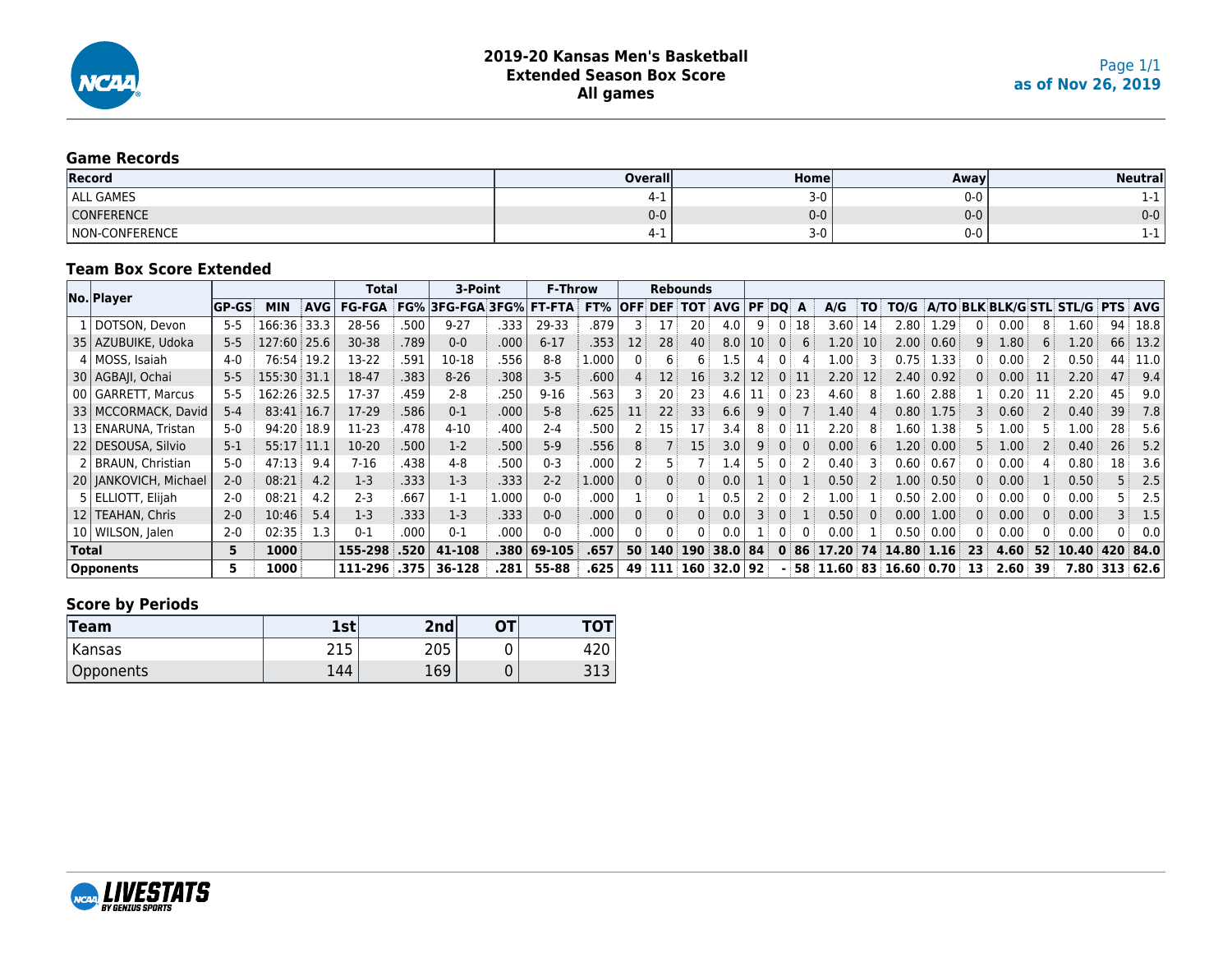

#### **Kansas Points-Rebounds-Assists**

| Opponent              | Date              | <b>Score</b> |     | 00<br><b>GARRETT, MA</b>                | <b>DOTSON, DEV</b>       | <b>BRAUN, CHRI</b>      | 4<br><b>MOSS, ISAIA</b> | 5<br><b>ELLIOTT, EL</b>  | 10<br><b>WILSON, JAL</b> |
|-----------------------|-------------------|--------------|-----|-----------------------------------------|--------------------------|-------------------------|-------------------------|--------------------------|--------------------------|
| vs Duke               | 11/05/19          | 66-68        |     | $12 - 5 - 5$                            | $17-2-1$                 | $0 - 0 - 0$             | <b>DNP</b>              | <b>DNP</b>               | $0 - 0 - 0$              |
| <b>UNC Greensboro</b> | 11/08/19          | 74-62        | W   | $10 - 4 - 5$                            | $22 - 8 - 6$             | $0 - 0 - 0$             | $8 - 3 - 0$             | <b>DNP</b>               | $0 - 0 - 0$              |
| Monmouth              | 11/15/19 112-57 W |              |     | $2 - 4 - 3$                             | $17 - 2 - 4$             | $11-2-1$                | $21 - 1 - 2$            | $2 - 1 - 1$              | <b>DNP</b>               |
| <b>ETSU</b>           | 11/19/19          | $75-63$      | W   | $13-6-3$                                | $19-3-6$                 | $0 - 1 - 1$             | $2 - 1 - 1$             | <b>DNP</b>               | <b>DNP</b>               |
| vs Chaminade          | 11/25/19          | $93 - 63$    | w   | $8 - 4 - 7$                             | $19 - 5 - 1$             | $7 - 4 - 0$             | $13 - 1 - 1$            | $3-0-1$                  | <b>DNP</b>               |
| Opponent              | Date              | <b>Score</b> |     | $12 \overline{ }$<br><b>TEAHAN, CHR</b> | 13<br><b>ENARUNA, TR</b> | 20<br><b>JANKOVICH,</b> | 22<br><b>DESOUSA,SI</b> | 30<br><b>AGBAJI, OCH</b> | 33<br><b>MCCORMACK.</b>  |
| vs Duke               | 11/05/19          | 66-68        |     | <b>DNP</b>                              | $5 - 2 - 0$              | <b>DNP</b>              | $3 - 4 - 0$             | $15-6-2$                 | $6 - 13 - 1$             |
| <b>UNC Greensboro</b> | 11/08/19          | 74-62        | ⊟ W | <b>DNP</b>                              | $9 - 5 - 2$              | <b>DNP</b>              | $0 - 2 - 0$             | $13 - 4 - 2$             | $2 - 4 - 0$              |
| Monmouth              | 11/15/19 112-57 W |              |     | $3 - 0 - 1$                             | $7 - 4 - 2$              | $5 - 0 - 0$             | $11-6-0$                | $4 - 2 - 3$              | $17-11-4$                |
| <b>ETSU</b>           | 11/19/19          | $75-63$      | W   | <b>DNP</b>                              | $4 - 4 - 4$              | <b>DNP</b>              | $8 - 1 - 0$             | $4 - 3 - 2$              | $4 - 3 - 1$              |
| vs Chaminade          | 11/25/19          | 93-63        | w   | $0 - 0 - 0$                             | $3 - 2 - 3$              | $0 - 0 - 1$             | $4 - 2 - 0$             | $11 - 1 - 2$             | $10-2-1$                 |
| Opponent              | Date              | <b>Score</b> |     | 35<br>A 7UDIUVE II                      |                          |                         |                         |                          |                          |

| Opponent       | Date              | <b>Score</b> |   | <b>AZUBUIKE.U</b> |
|----------------|-------------------|--------------|---|-------------------|
| vs Duke        | 11/05/19 66-68    |              | L | $8 - 8 - 4$       |
| UNC Greensboro | 11/08/19          | 74-62        | W | $10-10-0$         |
| l Monmouth     | 11/15/19 112-57 W |              |   | $12 - 8 - 1$      |
| <b>ETSU</b>    | 11/19/19 75-63    |              | W | $21 - 7 - 1$      |
| vs Chaminade   | 11/25/19 93-63    |              | w | $15 - 7 - 0$      |

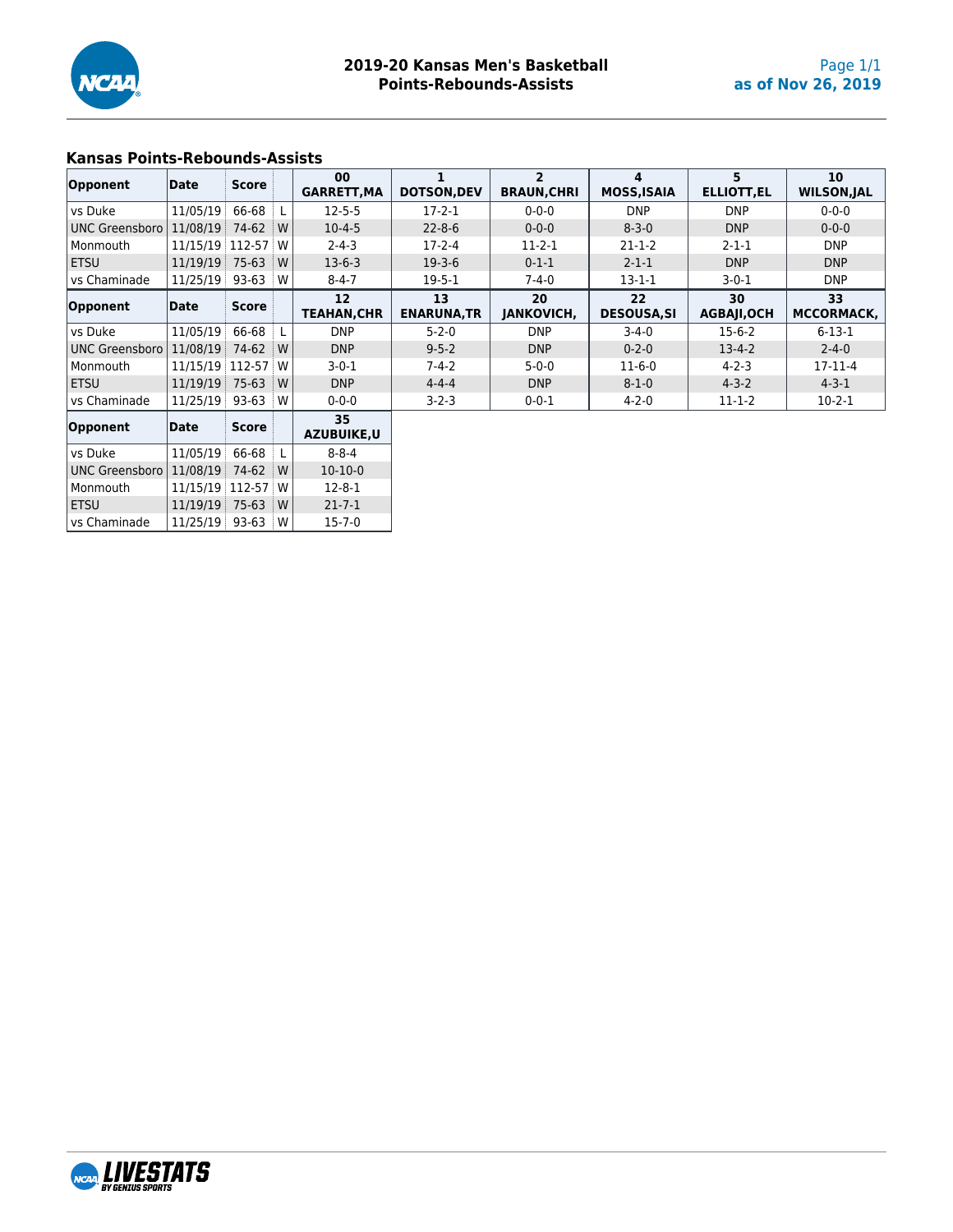

#### **2019-20 Kansas Men's Basketball Player Highs Analysis All games**

# **Kansas - Individual Game Highs**

| <b>POINTS</b>                             | 22                  |         | Devon Dotson vs UNC Greensboro (11/08/2019)   |
|-------------------------------------------|---------------------|---------|-----------------------------------------------|
|                                           | 21                  |         | Udoka Azubuike vs ETSU (11/19/2019)           |
|                                           | 21                  |         | Isaiah Moss vs Monmouth (11/15/2019)          |
|                                           | 19                  |         | Devon Dotson vs Chaminade (N) (11/25/2019)    |
|                                           | 19                  |         | Devon Dotson vs ETSU (11/19/2019)             |
| <b>FIELD GOALS MADE</b>                   | 10                  |         | Udoka Azubuike vs ETSU (11/19/2019)           |
|                                           | 7 <sup>3</sup>      |         | Udoka Azubuike vs Chaminade (N) (11/25/2019)  |
|                                           | $\overline{7}$      |         | Devon Dotson vs Chaminade (N) (11/25/2019)    |
|                                           | 7 <sup>1</sup>      |         | David McCormack vs Monmouth (11/15/2019)      |
| <b>FIELD GOAL ATTEMPTS</b>                | 14                  |         | Devon Dotson vs UNC Greensboro (11/08/2019)   |
|                                           | 13                  |         | Udoka Azubuike vs ETSU (11/19/2019)           |
|                                           | 13                  |         | Marcus Garrett vs Duke (N) (11/05/2019)       |
| FIELD GOAL PERCENTAGE (min 5 made)        | 1.000               | $(5-5)$ | Udoka Azubuike vs Monmouth (11/15/2019)       |
|                                           | .875                | $(7-8)$ | Udoka Azubuike vs Chaminade (N) (11/25/2019)  |
|                                           | .875                | $(7-8)$ | David McCormack vs Monmouth (11/15/2019)      |
| <b>3 PT FG MADE</b>                       | 5                   |         | Isaiah Moss vs Monmouth (11/15/2019)          |
|                                           | 3                   |         | Devon Dotson vs Chaminade (N) (11/25/2019)    |
|                                           | 3                   |         | Isaiah Moss vs Chaminade (N) (11/25/2019)     |
|                                           | 3                   |         | Ochai Agbaji vs Chaminade (N) (11/25/2019)    |
|                                           | 3                   |         | Christian Braun vs Monmouth (11/15/2019)      |
|                                           | 3                   |         | Ochai Agbaji vs UNC Greensboro (11/08/2019)   |
| <b>3 PT FG ATTEMPTS</b>                   | 8                   |         | Ochai Agbaji vs UNC Greensboro (11/08/2019)   |
|                                           | 7 <sup>3</sup>      |         | Devon Dotson vs Chaminade (N) (11/25/2019)    |
| 3 PT FG PERCENTAGE (min 2 made)           | 1.000               | $(3-3)$ | Christian Braun vs Monmouth (11/15/2019)      |
|                                           | .833                | $(5-6)$ | Isaiah Moss vs Monmouth (11/15/2019)          |
| <b>FREE THROWS MADE</b>                   | 8 <sup>3</sup>      |         | Devon Dotson vs UNC Greensboro (11/08/2019)   |
|                                           | 7 <sup>1</sup>      |         | Devon Dotson vs Monmouth (11/15/2019)         |
| <b>FREE THROW ATTEMPTS</b>                | 9                   |         | Devon Dotson vs Monmouth (11/15/2019)         |
|                                           | 8                   |         | Devon Dotson vs UNC Greensboro (11/08/2019)   |
|                                           | 8                   |         | Devon Dotson vs Duke (N) (11/05/2019)         |
| <b>FREE THROW PERCENTAGE (min 3 made)</b> | 1.000               | $(8-8)$ | Devon Dotson vs UNC Greensboro (11/08/2019)   |
|                                           | 1.000               | $(6-6)$ | Devon Dotson vs ETSU (11/19/2019)             |
|                                           | 1.000               | $(6-6)$ | Isaiah Moss vs Monmouth (11/15/2019)          |
| <b>REBOUNDS</b>                           | 13                  |         | David McCormack vs Duke (N) (11/05/2019)      |
|                                           | 11                  |         | David McCormack vs Monmouth (11/15/2019)      |
| <b>ASSISTS</b>                            | $7^{\frac{1}{2}}$   |         | Marcus Garrett vs Chaminade (N) (11/25/2019)  |
|                                           |                     |         | Devon Dotson vs ETSU (11/19/2019)             |
|                                           | 6<br>6              |         | Devon Dotson vs UNC Greensboro (11/08/2019)   |
| <b>STEALS</b>                             | 4                   |         | Marcus Garrett vs Chaminade (N) (11/25/2019)  |
|                                           | 4                   |         | Tristan Enaruna vs ETSU (11/19/2019)          |
|                                           | 4                   |         | Devon Dotson vs Monmouth (11/15/2019)         |
|                                           |                     |         | Ochai Agbaji vs Duke (N) (11/05/2019)         |
| <b>BLOCKED SHOTS</b>                      | 4<br>$\overline{4}$ |         | Udoka Azubuike vs ETSU (11/19/2019)           |
|                                           |                     |         | Silvio DeSousa vs ETSU (11/19/2019)           |
|                                           | 3                   |         | Udoka Azubuike vs Monmouth (11/15/2019)       |
|                                           | 3                   |         |                                               |
| <b>TURNOVERS</b>                          | 6                   |         | Devon Dotson vs Duke (N) (11/05/2019)         |
|                                           | 5                   |         | Ochai Agbaji vs Duke (N) (11/05/2019)         |
| <b>FOULS</b>                              | 4                   |         | Silvio DeSousa vs Monmouth (11/15/2019)       |
|                                           | 4                   |         | Ochai Agbaji vs Monmouth (11/15/2019)         |
|                                           | 4                   |         | Marcus Garrett vs UNC Greensboro (11/08/2019) |
|                                           | 4:                  |         | Udoka Azubuike vs Duke (N) (11/05/2019)       |

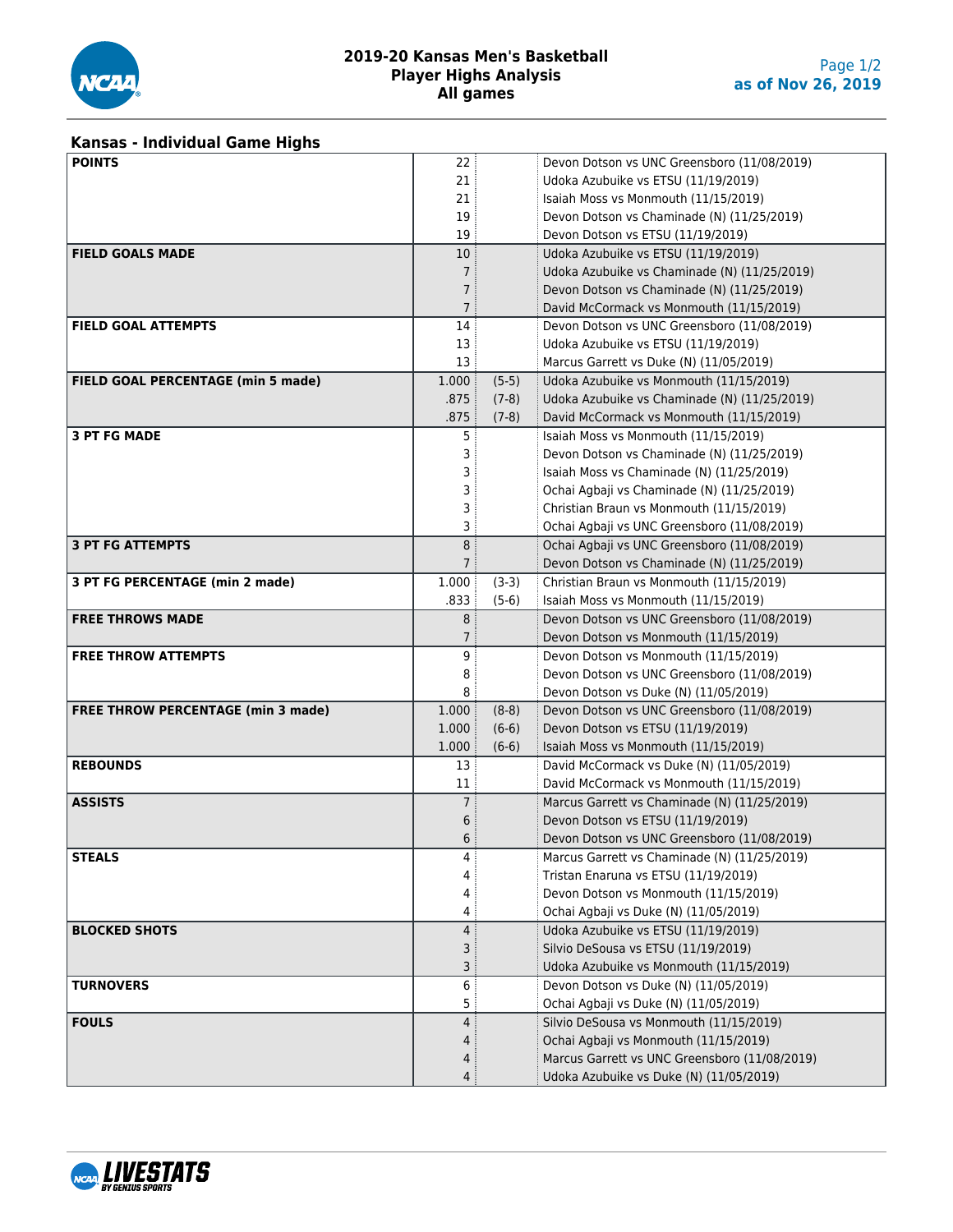

#### **2019-20 Kansas Men's Basketball Player Highs Analysis All games**

# **Opponent - Individual Game Highs**

| <b>POINTS</b>                             | 22             |          | Bo Hodges vs ETSU (11/19/2019)               |
|-------------------------------------------|----------------|----------|----------------------------------------------|
|                                           | 19             |          | Isaiah Miller vs UNC Greensboro (11/08/2019) |
|                                           | 18             |          | Andre Arissol vs Chaminade (N) (11/25/2019)  |
|                                           | 17             |          | Tyler Cartaino vs Chaminade (N) (11/25/2019) |
|                                           | 17             |          | Deion Hammond vs Monmouth (11/15/2019)       |
|                                           | 17             |          | Kaleb Hunter vs UNC Greensboro (11/08/2019)  |
| <b>FIELD GOALS MADE</b>                   | 8              |          | Bo Hodges vs ETSU (11/19/2019)               |
|                                           | $\overline{7}$ |          | Tyler Cartaino vs Chaminade (N) (11/25/2019) |
|                                           | $\overline{7}$ |          | Deion Hammond vs Monmouth (11/15/2019)       |
|                                           | 7              |          | Isaiah Miller vs UNC Greensboro (11/08/2019) |
|                                           | 7              |          | Kaleb Hunter vs UNC Greensboro (11/08/2019)  |
| <b>FIELD GOAL ATTEMPTS</b>                | 18             |          | Isaiah Miller vs UNC Greensboro (11/08/2019) |
|                                           | 16             |          | Deion Hammond vs Monmouth (11/15/2019)       |
| FIELD GOAL PERCENTAGE (min 5 made)        | .833           | $(5-6)$  | Cassius Stanley vs Duke (N) (11/05/2019)     |
|                                           | .700           | $(7-10)$ | Kaleb Hunter vs UNC Greensboro (11/08/2019)  |
| <b>3 PT FG MADE</b>                       | 4              |          | Andre Arissol vs Chaminade (N) (11/25/2019)  |
|                                           | 3              |          | Tray Boyd III vs ETSU (11/19/2019)           |
|                                           | 3              |          | Deion Hammond vs Monmouth (11/15/2019)       |
|                                           | 3              |          | Matthew Hurt vs Duke (N) (11/05/2019)        |
| <b>3 PT FG ATTEMPTS</b>                   | 10             |          | Tray Boyd III vs ETSU (11/19/2019)           |
|                                           | 10             |          | Patrick Good vs ETSU (11/19/2019)            |
|                                           | 10             |          | Deion Hammond vs Monmouth (11/15/2019)       |
| 3 PT FG PERCENTAGE (min 2 made)           | 1.000          | $(2-2)$  | Vernon Carey vs Duke (N) (11/05/2019)        |
|                                           | .667           | $(4-6)$  | Andre Arissol vs Chaminade (N) (11/25/2019)  |
| <b>FREE THROWS MADE</b>                   | 9              |          | Ray Salnave vs Monmouth (11/15/2019)         |
|                                           | 5              |          | Bo Hodges vs ETSU (11/19/2019)               |
|                                           | 5              |          | Tre Jones vs Duke (N) (11/05/2019)           |
| <b>FREE THROW ATTEMPTS</b>                | 10             |          | Ray Salnave vs Monmouth (11/15/2019)         |
|                                           | 8              |          | Bo Hodges vs ETSU (11/19/2019)               |
| <b>FREE THROW PERCENTAGE (min 3 made)</b> | .900           | $(9-10)$ | Ray Salnave vs Monmouth (11/15/2019)         |
|                                           | .833           | $(5-6)$  | Tre Jones vs Duke (N) (11/05/2019)           |
| <b>REBOUNDS</b>                           | 12             |          | Kaleb Hunter vs UNC Greensboro (11/08/2019)  |
|                                           | 10             |          | Jeromy Rodriguez vs ETSU (11/19/2019)        |
| <b>ASSISTS</b>                            | 7:             |          | Kendall Small vs Chaminade (N) (11/25/2019)  |
|                                           | 7 <sup>1</sup> |          | Tre Jones vs Duke (N) (11/05/2019)           |
| <b>STEALS</b>                             | 3              |          | Kendall Small vs Chaminade (N) (11/25/2019)  |
|                                           | 3              |          | Patrick Good vs ETSU (11/19/2019)            |
|                                           | 3              |          | Alex O'Connell vs Duke (N) (11/05/2019)      |
| <b>BLOCKED SHOTS</b>                      | 3              |          | Bo Hodges vs ETSU (11/19/2019)               |
|                                           | $\overline{2}$ |          | Vernon Carey vs Duke (N) (11/05/2019)        |
| <b>TURNOVERS</b>                          | 6              |          | Kendall Small vs Chaminade (N) (11/25/2019)  |
|                                           | 5              |          | Tyler Cartaino vs Chaminade (N) (11/25/2019) |
|                                           | 5              |          | Andre Arissol vs Chaminade (N) (11/25/2019)  |
|                                           | 5              |          | Bo Hodges vs ETSU (11/19/2019)               |
|                                           | 5              |          | Samuel Chaput vs Monmouth (11/15/2019)       |
| <b>FOULS</b>                              | 4              |          | Andre Arissol vs Chaminade (N) (11/25/2019)  |
|                                           | 4              |          | Eliet Donley vs Chaminade (N) (11/25/2019)   |
|                                           | 4              |          | Jeromy Rodriguez vs ETSU (11/19/2019)        |
|                                           | 4              |          | Isaiah Tisdale vs ETSU (11/19/2019)          |
|                                           | 4              |          | George Papas vs Monmouth (11/15/2019)        |
|                                           | 4              |          | Isaiah Miller vs UNC Greensboro (11/08/2019) |
|                                           | 4              |          | James Dickey vs UNC Greensboro (11/08/2019)  |
|                                           | 4              |          | Javin DeLaurier vs Duke (N) (11/05/2019)     |

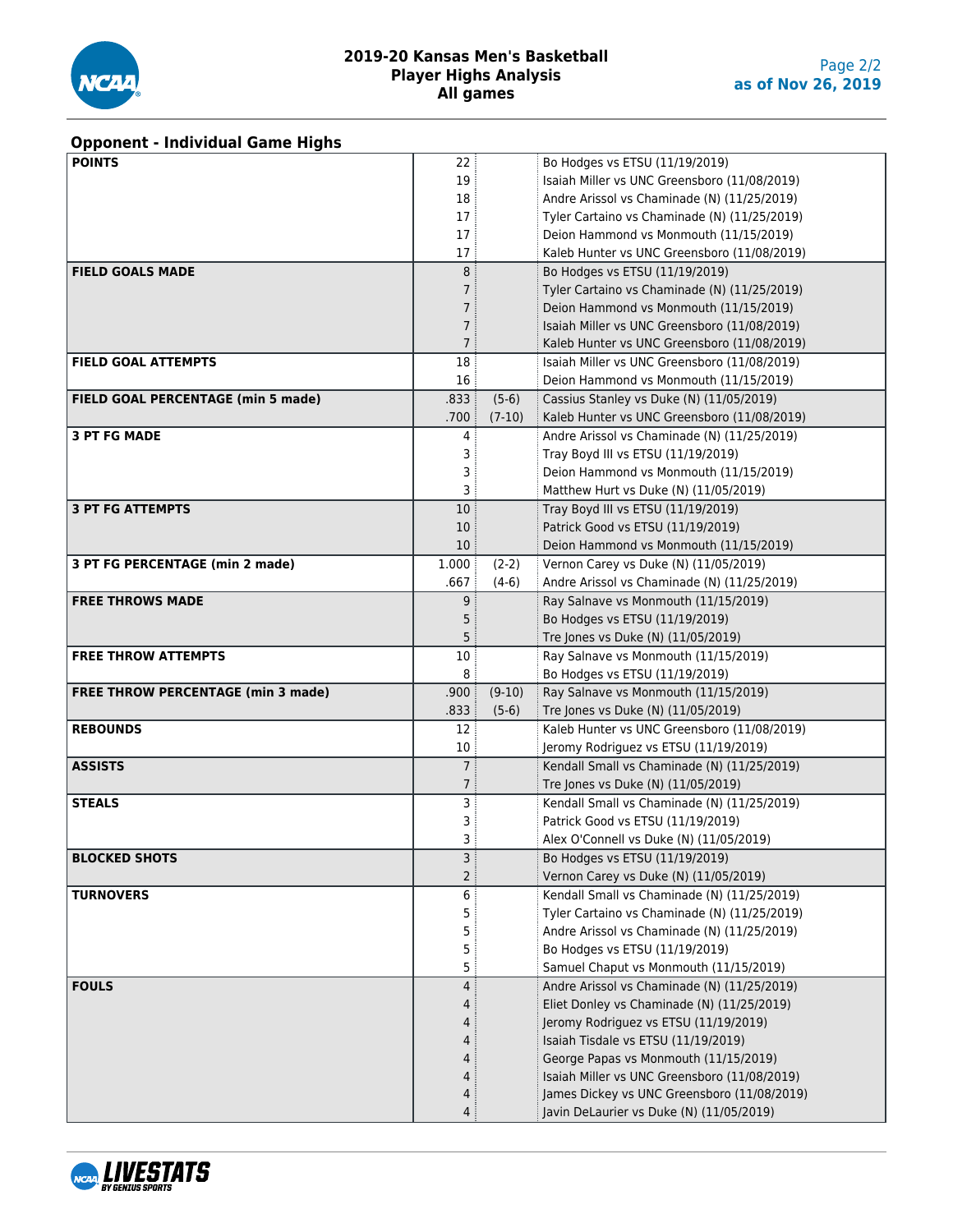

#### **2019-20 Kansas Men's Basketball Category Leaders All games**

#### **Points**

| ## | <b>Player</b>      | G | Pts | Pts/G |
|----|--------------------|---|-----|-------|
| 1  | Dotson, Devon      | 5 | 94  | 18.8  |
| 35 | Azubuike, Udoka    | 5 | 66  | 13.2  |
| 30 | Agbaji, Ochai      | 5 | 47  | 9.4   |
| 00 | Garrett, Marcus    | 5 | 45  | 9.0   |
| 4  | Moss, Isaiah       | 4 | 44  | 11.0  |
| 33 | McCormack, David   | 5 | 39  | 7.8   |
| 13 | Enaruna, Tristan   | 5 | 28  | 5.6   |
| 22 | DeSousa, Silvio    | 5 | 26  | 5.2   |
| 2  | Braun, Christian   | 5 | 18  | 3.6   |
| 20 | Jankovich, Michael | 2 | 5   | 2.5   |
| 5  | Elliott, Elijah    | 2 | 5   | 2.5   |
| 12 | Teahan, Chris      | 2 | 3   | 1.5   |

#### **Field Goal Percentage**

| ## | <b>Player</b>      | FG | Att | Pct  |
|----|--------------------|----|-----|------|
| 35 | Azubuike, Udoka    | 30 | 38  | .789 |
| 5  | Elliott, Elijah    | 2  | 3   | .667 |
| 4  | Moss, Isaiah       | 13 | 22  | .591 |
| 33 | McCormack, David   | 17 | 29  | .586 |
| 1  | Dotson, Devon      | 28 | 56  | .500 |
| 22 | DeSousa, Silvio    | 10 | 20  | .500 |
| 13 | Enaruna, Tristan   | 11 | 23  | .478 |
| 00 | Garrett, Marcus    | 17 | 37  | .459 |
| 2  | Braun, Christian   | 7  | 16  | .438 |
| 30 | Agbaji, Ochai      | 18 | 47  | .383 |
| 20 | Jankovich, Michael | 1  | 3   | .333 |
| 12 | Teahan, Chris      |    |     | .333 |

#### **3-Point FG Percentage**

| ##             | <b>Player</b>      | 3FG | Att | <b>Pct</b> |
|----------------|--------------------|-----|-----|------------|
| 5              | Elliott, Elijah    |     |     | 1.000      |
| 4              | Moss, Isaiah       | 10  | 18  | .556       |
| 22             | DeSousa, Silvio    |     | 2   | .500       |
| $\overline{2}$ | Braun, Christian   | 4   | 8   | .500       |
| 13             | Enaruna, Tristan   | 4   | 10  | .400       |
| $\mathbf 1$    | Dotson, Devon      | 9   | 27  | .333       |
| 20             | Jankovich, Michael |     | 3   | .333       |
| 12             | Teahan, Chris      | 1   | 3   | .333       |
| 30             | Agbaji, Ochai      | 8   | 26  | .308       |
| 00             | Garrett, Marcus    |     |     | .250       |

#### **Scoring Average**

| ##             | <b>Player</b>      | G | Pts | Pts/G   |  |  |  |
|----------------|--------------------|---|-----|---------|--|--|--|
| 1              | Dotson, Devon      | 5 | 94  | 18.8    |  |  |  |
| 35             | Azubuike, Udoka    | 5 | 66  | 13.2    |  |  |  |
| 4              | Moss, Isaiah       | 4 | 44  | 11.0    |  |  |  |
| 30             | Agbaji, Ochai      | 5 | 47  | 9.4     |  |  |  |
| 00             | Garrett, Marcus    | 5 | 45  | 9.0     |  |  |  |
| 33             | McCormack, David   | 5 | 39  | 7.8     |  |  |  |
| 13             | Enaruna, Tristan   | 5 | 28  | 5.6     |  |  |  |
| 22             | DeSousa, Silvio    | 5 | 26  | 5.2     |  |  |  |
| $\overline{2}$ | Braun, Christian   | 5 | 18  | 3.6     |  |  |  |
| 20             | Jankovich, Michael | 2 | 5   | 2.5     |  |  |  |
| 5              | Elliott, Elijah    | 2 | 5   | 2.5     |  |  |  |
| 12             | Teahan, Chris      | 2 | 3   | $1.5\,$ |  |  |  |

#### **Field Goal Attempts**

|     | $##$ Player      |   |    | Att/G |
|-----|------------------|---|----|-------|
|     | Dotson, Devon    |   | 56 |       |
| 30  | Agbaji, Ochai    | 5 | 47 | 9.4   |
| 135 | Azubuike, Udoka  | 5 | 38 | 7.6   |
| 00  | Garrett, Marcus  | 5 | 37 | 7.4   |
| 33  | McCormack, David |   | つの | 5.8   |

## **Field Goals Made**

| ##  | Player           |   | Made | Made/G |
|-----|------------------|---|------|--------|
| -35 | Azubuike, Udoka  | ר | 30   | 6.U    |
|     | Dotson, Devon    | 5 | 28   | 5.6    |
| 30  | Agbaji, Ochai    | 5 | 18   | 3.6    |
| 00  | Garrett, Marcus  | 5 | 17   | 3.4    |
| 33  | McCormack, David | 5 | 17   | 3.4    |

#### **3-Point FG Attempts**

|    | $##$ Player      |   | Att | Att/G |
|----|------------------|---|-----|-------|
|    | Dotson, Devon    |   | 77  | 5.4   |
| 30 | Agbaji, Ochai    | 5 | 26  | 5.2   |
|    | Moss, Isaiah     |   | 18  | 4.5   |
| 13 | Enaruna, Tristan | 5 | 10  | 2.0   |
|    | Braun, Christian |   |     |       |

## **3-Point FG Made**

|               | ##  Player       |    | Made | Made/G |
|---------------|------------------|----|------|--------|
| 4             | Moss, Isaiah     |    | 10   | 2.5    |
|               | Dotson, Devon    | 5  |      | 1.8    |
| 30            | Agbaji, Ochai    | .5 |      | 1.6    |
| 13            | Enaruna, Tristan | 5  |      | 0.8    |
| $\mathcal{L}$ | Braun, Christian |    |      |        |

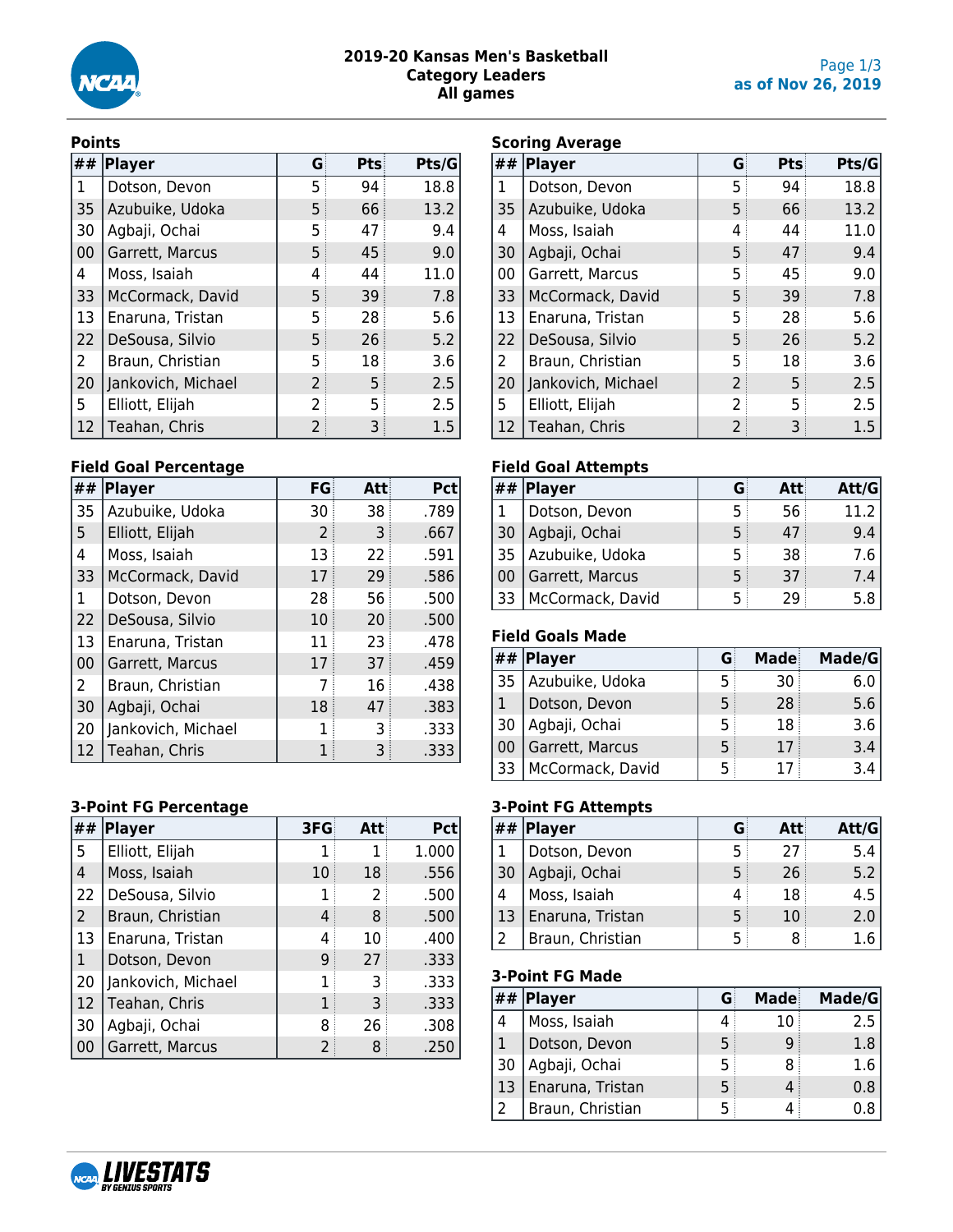

#### **Free Throw Percentage**

| ## | Player             | Made           | Att | <b>Pct</b> |
|----|--------------------|----------------|-----|------------|
| 20 | Jankovich, Michael | 2              | 2   | 1.000      |
| 4  | Moss, Isaiah       | 8              | 8   | 1.000      |
| 1  | Dotson, Devon      | 29             | 33  | .879       |
| 33 | McCormack, David   | 5              | 8   | .625       |
| 30 | Agbaji, Ochai      | 3              | 5   | .600       |
| 00 | Garrett, Marcus    | 9              | 16  | .563       |
| 22 | DeSousa, Silvio    | 5              | 9   | .556       |
| 13 | Enaruna, Tristan   | $\overline{2}$ | 4   | .500       |
| 35 | Azubuike, Udoka    | 6              | 17  | .353       |

#### **Free Throw Attempts**

|              | $##$ Player        |    | Att | Att/G |
|--------------|--------------------|----|-----|-------|
|              | Dotson, Devon      |    | 33  | 6.6   |
|              | 35 Azubuike, Udoka | 5  | 17  | 3.4   |
| 00           | Garrett, Marcus    | .5 | 16  | 3.2   |
| $ 22\rangle$ | DeSousa, Silvio    | 5  | q   | 1.8   |
| 4            | Moss, Isaiah       |    | 8   |       |

#### **Free Throws Made**

|    | $##$  Player    |   | Made | Made/G |
|----|-----------------|---|------|--------|
|    | Dotson, Devon   |   | 29   | 5.8    |
| 00 | Garrett, Marcus | 5 |      | 1.8    |
|    | Moss, Isaiah    |   |      | 2.0    |
| 35 | Azubuike, Udoka | 5 |      | 1.2    |
| 22 | DeSousa, Silvio | 5 | 5    |        |

# **Rebounds**

|      | $##$ Player      | G | Reb | Reb/G |
|------|------------------|---|-----|-------|
| 35   | Azubuike, Udoka  | 5 | 40  | 8.0   |
| 33   | McCormack, David | 5 | 33  | 6.6   |
| l 00 | Garrett, Marcus  | 5 | 23  | 4.6   |
|      | Dotson, Devon    | 5 | 20  | 4.0   |
| 13   | Enaruna, Tristan |   |     | 3.4   |

#### **Rebounds Average**

|     | $##$ Player      |   | Reb | Reb/G |
|-----|------------------|---|-----|-------|
| 135 | Azubuike, Udoka  | 5 | 40  | 8.0   |
| 33  | McCormack, David | 5 | 33  | 6.6   |
|     | Garrett, Marcus  | 5 | 23  | 4.6   |
|     | Dotson, Devon    | 5 | 20  | 4.0   |
|     | Enaruna, Tristan |   | 17  | 3.4   |

#### **Offensive Rebounds**

|    | $##$  Player          |    | OReb | OReb/G        |
|----|-----------------------|----|------|---------------|
| 35 | Azubuike, Udoka       | 5  | 12   | 2.4           |
|    | 33   McCormack, David | 5  | 11   | $2.2^{\circ}$ |
| 22 | DeSousa, Silvio       | .5 | 8    | 1.6           |
| 30 | Agbaji, Ochai         | 5  |      | 0.8           |
|    | Garrett, Marcus       |    |      |               |

#### **Defensive Rebounds**

|      | $##$  Player     | G. | <b>DReb</b> | DReb/G |
|------|------------------|----|-------------|--------|
| 35   | Azubuike, Udoka  | 5  | 28          | 5.6    |
| 33   | McCormack, David | 5  | 22          | 4.4    |
| l 00 | Garrett, Marcus  | 5  | 20:         | 4.0    |
|      | Dotson, Devon    | 5  | 17          | 3.4    |
| 13   | Enaruna, Tristan | 5  | 15          | 3.0    |

# **Assists**

|     | ##  Player       |   | Ast | Ast/G |
|-----|------------------|---|-----|-------|
| ∣00 | Garrett, Marcus  |   | 23  | 4.6   |
|     | Dotson, Devon    | 5 | 18  | 3.6   |
| 13  | Enaruna, Tristan | 5 | 11  | 2.2   |
| 30  | Agbaji, Ochai    | 5 | 11  | 2.2   |
| 33، | McCormack, David |   |     |       |

## **Steals ## Player G Stl Stl/G** 00 Garrett, Marcus 15 11 2.2 30 Agbaji, Ochai 15 11 2.2 1 Dotson, Devon 1 5 8 1.6 35 Azubuike, Udoka  $\begin{array}{|c|c|c|c|c|} \hline \end{array}$  5 6 1.2 13 Enaruna, Tristan  $\begin{array}{|c|c|c|c|c|} \hline 1.0 & 5 & 5 & 1.0 \ \hline \end{array}$

## **Blocked Shots**

|              | $##$ Player      |   | <b>Blk</b> | Blk/G |
|--------------|------------------|---|------------|-------|
| 35           | Azubuike, Udoka  |   |            | 1.8   |
| $ 13\rangle$ | Enaruna, Tristan | 5 |            |       |
| 22           | DeSousa, Silvio  | 5 |            |       |
| 33           | McCormack, David | 5 |            | 0.6   |
|              | Garrett, Marcus  |   |            |       |

## **Minutes**

| ## | Player           | G  | Mini | Min/G |
|----|------------------|----|------|-------|
|    | Dotson, Devon    | 5  | 167  | 33:19 |
| 00 | Garrett, Marcus  | 5  | 162  | 32:29 |
| 30 | Agbaji, Ochai    | 5. | 156  | 31:06 |
| 35 | Azubuike, Udoka  | 5  | 128  | 25:36 |
|    | Enaruna, Tristan | 5  | 94   | 18:52 |

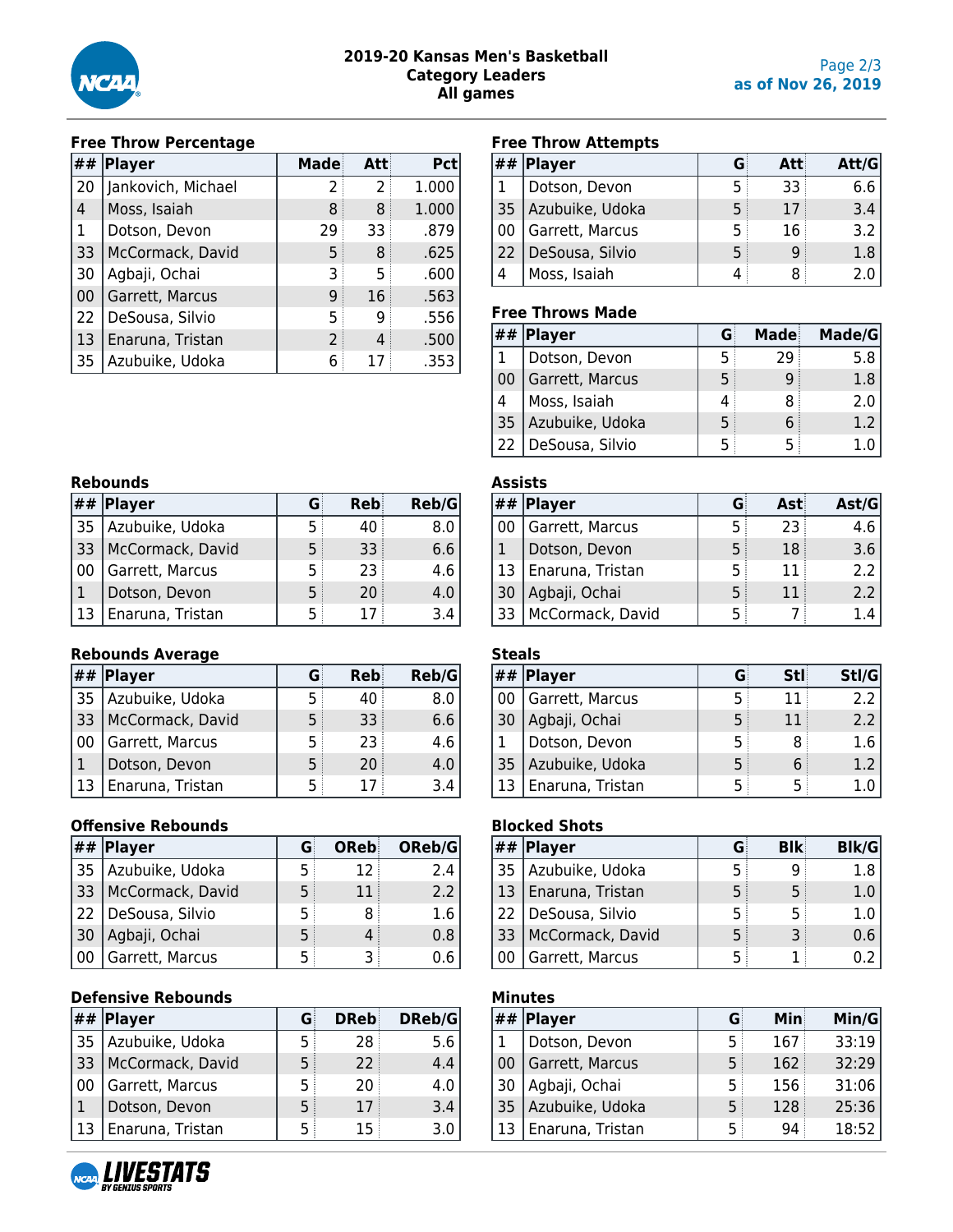

#### **2019-20 Kansas Men's Basketball Category Leaders All games**

#### **Fouls**

|    | $\left  \# \# \right $ Player | G | <b>PF</b> | PF/G |
|----|-------------------------------|---|-----------|------|
| 30 | Agbaji, Ochai                 |   | 12        | 2.4  |
| 00 | Garrett, Marcus               | 5 | 11        | 2.2  |
| 35 | Azubuike, Udoka               | 5 | 10        | 2.0  |
|    | Dotson, Devon                 | 5 | q         | 1.8  |
| 22 | DeSousa, Silvio               |   |           | 1.8  |

|  | <b>Turnovers</b> |
|--|------------------|

|      | , umuvci 3       |   |    |      |
|------|------------------|---|----|------|
| ##   | <b>Player</b>    | G | TO | TO/G |
|      | Dotson, Devon    | 5 | 14 | 2.8  |
| 30   | Agbaji, Ochai    | 5 | 12 | 2.4  |
| 35 ، | Azubuike, Udoka  | 5 | 10 | 2.0  |
| -00  | Garrett, Marcus  | 5 | 8  | 1.6  |
| 13   | Enaruna, Tristan |   | 8  |      |

#### **Foul Outs**

| ,,,,,, |
|--------|
|--------|

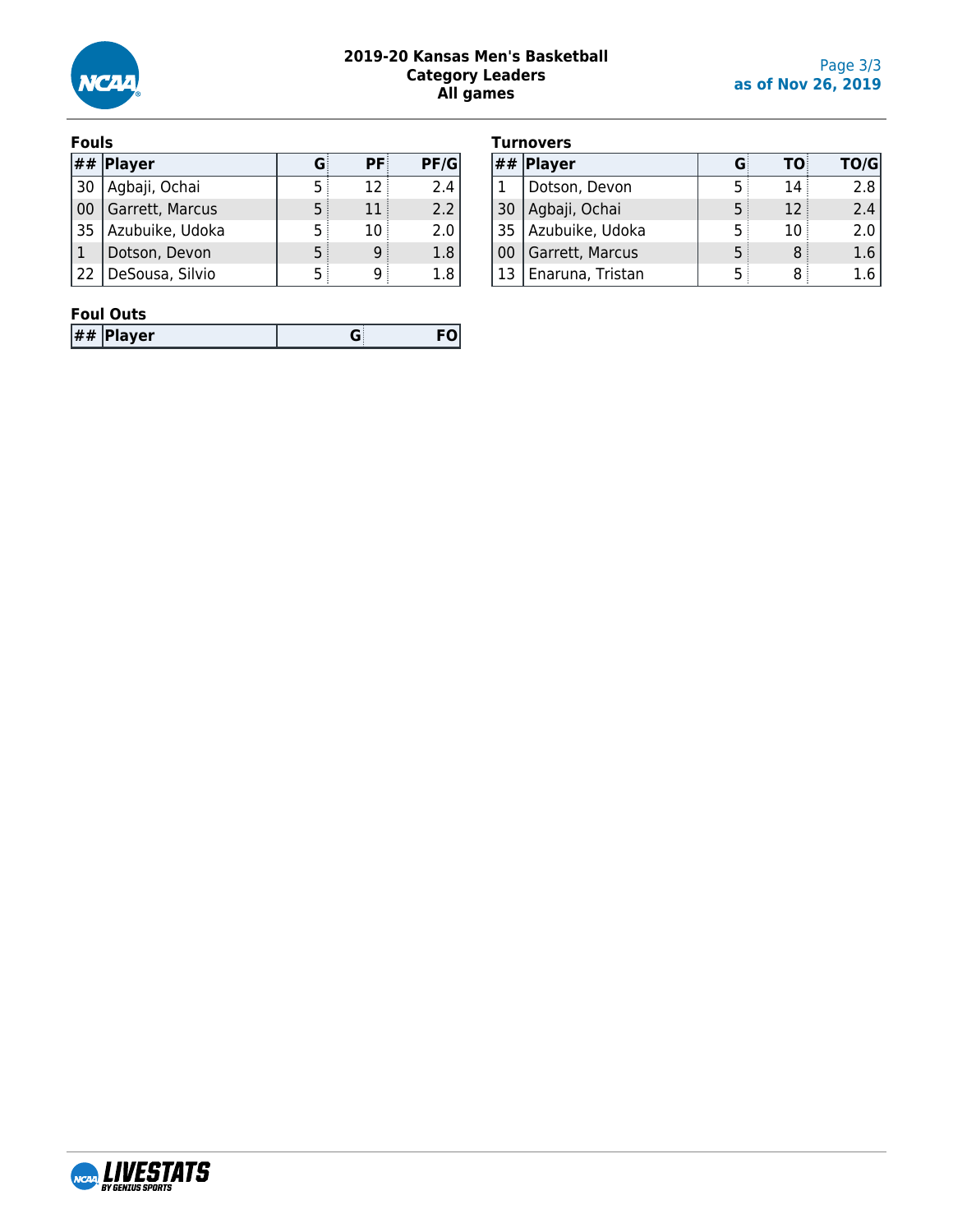

## **#00 GARRETT, Marcus**

|                                 |             |     |            | <b>Total</b>      |      | 3-Pointers         |      | <b>Free throws</b> |        |                         | <b>Rebounds</b> |           |             |       |     |              |              |    |                                                    |
|---------------------------------|-------------|-----|------------|-------------------|------|--------------------|------|--------------------|--------|-------------------------|-----------------|-----------|-------------|-------|-----|--------------|--------------|----|----------------------------------------------------|
| Opponent                        | <b>Date</b> | GS. |            | <b>MIN FG-FGA</b> |      | <b>PCT3FG-3FGA</b> |      | <b>PCT FT-FTA</b>  |        |                         |                 |           |             |       |     |              |              |    | <b>PCTOFF DEF TOT AVG PF A T/O BLK STL PTS AVG</b> |
| l vs Duke                       | 11/05/2019  |     | 36         | 5-13              | 385  | 0-0                | 000  | 2-4                | .500   |                         |                 | 5 :       | 5.0         |       |     |              |              |    | $12$ 12.0                                          |
| UNC Greensboro   11/08/2019   * |             |     | 37         | $4 - 8$           | 500  | $2 - 4$            | 500  | $0 - 2$            | .000   |                         |                 | $4 \cdot$ | 4.5         |       |     | $\Omega$ :   |              |    | $10$ 11.0                                          |
| Monmouth                        | 11/15/2019  |     | 27         | 1-4               | 250  | $0 - 1$            | 000  | 0-0                | .000   |                         | 4               | 4         | 4.3         |       |     | $\mathbf{0}$ |              |    | 8.0 <sub>1</sub>                                   |
| <b>ETSU</b>                     | 11/19/2019  |     | 35         | $4-6$             | .667 | $0 - 2$            | 000  | 5-6                | .833   |                         | 5 :             | 6         | 4.8         |       | ३ । | $\Omega$     | 3            | 13 | 9.3                                                |
| l vs Chaminade                  | 11/25/2019  |     | 28         | 3-6               | 500  | $0 - 1$            | 000  | 2-4                | .500 ' |                         | 4               | 4         | 4.6         |       | 0   | 0            | 4            | 8  | $9.0\vert$                                         |
| <b>Totals</b>                   |             |     | $5 \, 162$ | 17-37             | .459 | $2 - 8$            | .250 | $9 - 16$           | .563   | $\overline{\mathbf{3}}$ |                 |           | $20$ 23 4.6 | 11 23 | 8   |              | $1 \quad 11$ | 45 | 9.0                                                |

| Games<br><b>Played</b> | Minutes/<br>aame | Points/<br>aame | <b>FG Pct</b> | 3FG<br>- 66     | <b>FT Pcti</b> | Rebounds/<br>aame | Assists/<br>aame | Turnovers/<br>aame | Assist/Turnover<br>ratio | Steals<br>aame | <b>Blocks/</b><br>aame |
|------------------------|------------------|-----------------|---------------|-----------------|----------------|-------------------|------------------|--------------------|--------------------------|----------------|------------------------|
|                        | ה הר<br>د. ے د   | 9.0             | Δ.<br>ت. ب    | 15 O<br>. J . J | ---<br>56.3    | 7. U              | 4.O              | T.O                | ۔ ۔ ۔                    | ے . د          | v.z                    |

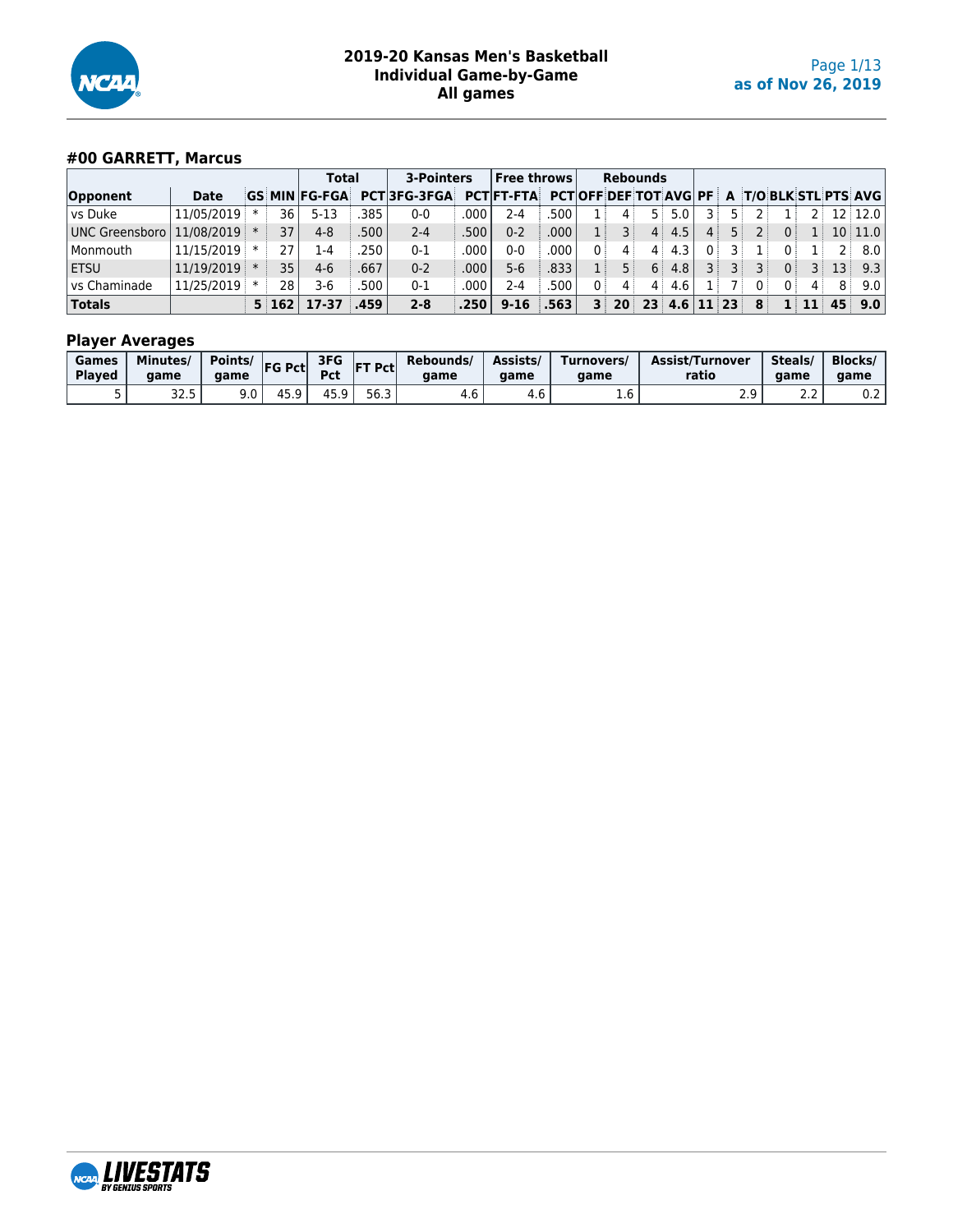

## **#1 DOTSON, Devon**

|                             |             |                 | <b>Total</b>         |      | 3-Pointers         |      | <b>Free throws</b> |       |    | <b>Rebounds</b> |                |                  |                |   |                 |                |                |    |                                              |
|-----------------------------|-------------|-----------------|----------------------|------|--------------------|------|--------------------|-------|----|-----------------|----------------|------------------|----------------|---|-----------------|----------------|----------------|----|----------------------------------------------|
| Opponent                    | <b>Date</b> |                 | <b>GS MIN FG-FGA</b> |      | <b>PCT3FG-3FGA</b> |      | <b>PCTIFT-FTA</b>  |       |    |                 |                |                  |                |   |                 |                |                |    | PCT OFF DEF TOT AVG PF A T/O BLK STL PTS AVG |
| l vs Duke                   | 11/05/2019  | 38              | 5-9                  | 556  | 1-4                | 250  | $6 - 8$            | 750   | 0: |                 | 2 <sup>1</sup> | 2.0              |                |   | 6               | $\mathbf{0}$   |                |    | $17$   17.0                                  |
| UNC Greensboro   11/08/2019 |             | 36 <sub>1</sub> | $6 - 14$             | 429  | $2 - 5$            | .400 | $8 - 8$            | 1.000 |    |                 |                | 8:5.0            |                | 6 | 1:              | 0 <sup>1</sup> | 1 <sup>1</sup> |    | $22$ 19.5                                    |
| Monmouth                    | 11/15/2019  | 27              | $4 - 9$              | 444  | $2 - 6$            | 333  | 7.9                | .778  |    |                 | 2 :            | 4.0              |                |   | 2 :             | $0^{\circ}$    | 4              |    | 17:18.7                                      |
| <b>ETSU</b>                 | 11/19/2019  | 35 <sub>1</sub> | $6-12$               | 500  | $1-5$              | .200 | $6 - 6$            | 1.000 |    | ∶ 3             |                | 3:3.8            | $\overline{3}$ | 6 | 4:              | 0:             |                | 19 | 18.8                                         |
| l vs Chaminade              | 11/25/2019  | 31              | 7-12                 | 583  | $3 - 7$            | 429  | 2-2                | 1.000 |    | $\mathbf{4}$    | 5 :            | 4.0 <sub>1</sub> |                |   |                 | n i            | 11             |    | $19$ 18.8                                    |
| <b>Totals</b>               |             | 5:167           | 28-56                | .500 | $9 - 27$           | .333 | $ 29-33 $          | .879' |    | 17              |                | $20 \, 4.0$      |                |   | $9 \; 18 \; 14$ | $\mathbf{0}$   | 8              |    | 94 18.8                                      |

| Games<br><b>Played</b> | Minutes/<br>aame | Points/<br>aame | <b>FG Pct</b> | 3FG<br><b>Pct</b> | <b>IFT Pctl</b> | Rebounds/<br>aame | Assists/<br>aame | Turnovers/<br>aame | Assist/Turnover<br>ratio | Steals/<br>aame                 | Blocks/<br>aame |
|------------------------|------------------|-----------------|---------------|-------------------|-----------------|-------------------|------------------|--------------------|--------------------------|---------------------------------|-----------------|
|                        | 33.3             | 18.8            | 50.0          | 50.0              | 87.9            | 4.0               | 3.O              | າ ໐<br>2.0         | <b></b>                  | $\overline{\phantom{a}}$<br>1.b | 0.0             |

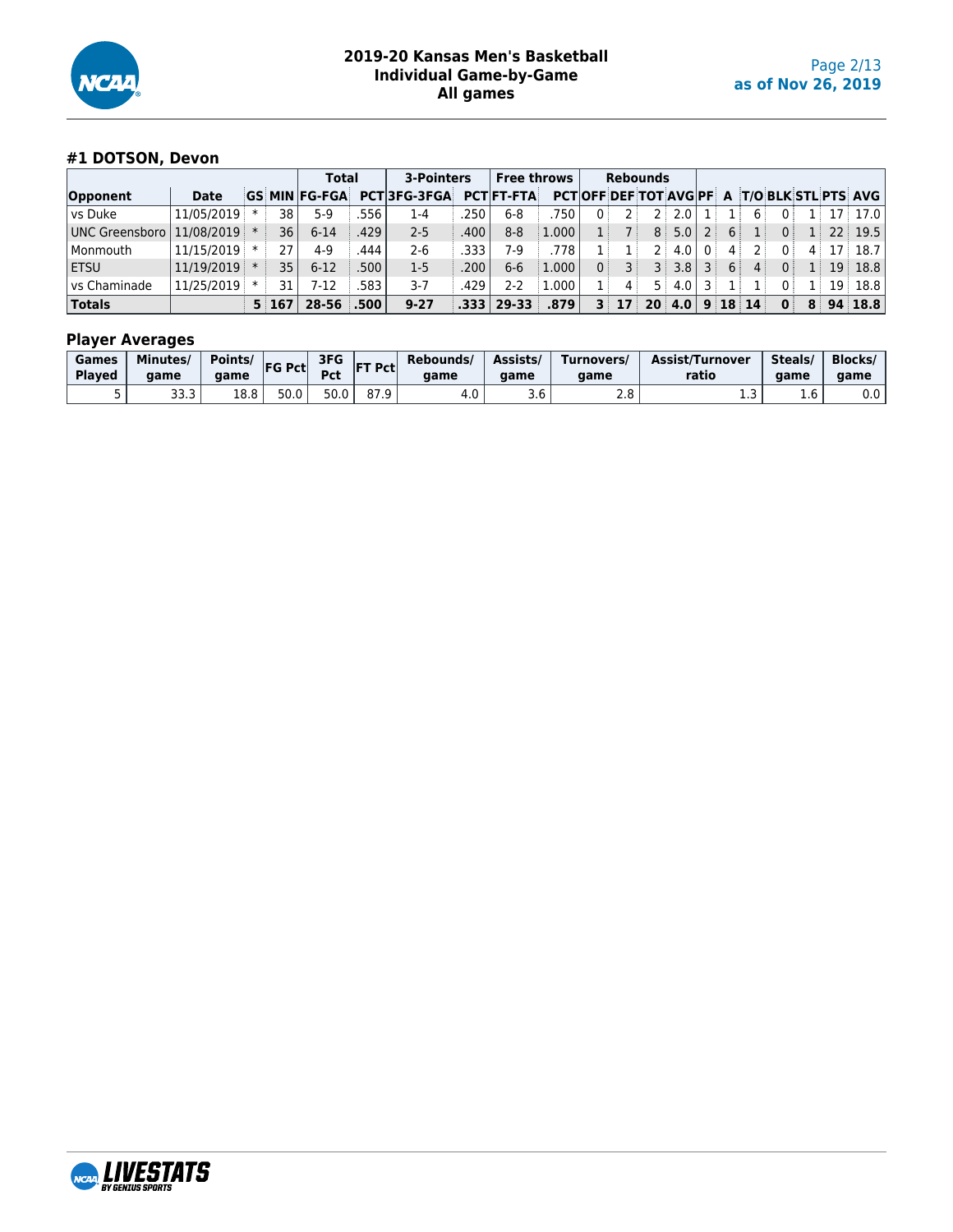

## **#2 BRAUN, Christian**

|                |             |              |                       | <b>Total</b> | 3-Pointers         |       | <b>Free throws</b> |       |                |             | <b>Rebounds</b> |       |                |                |                |                |                |                                                   |
|----------------|-------------|--------------|-----------------------|--------------|--------------------|-------|--------------------|-------|----------------|-------------|-----------------|-------|----------------|----------------|----------------|----------------|----------------|---------------------------------------------------|
| Opponent       | <b>Date</b> |              | <b>GS MIN FG-FGA</b>  |              | <b>PCT3FG-3FGA</b> |       | <b>PCT FT-FTA</b>  |       |                |             |                 |       |                |                |                |                |                | <b>PCTOFF DEF TOT AVGPF A T/O BLK STL PTS AVG</b> |
| vs Duke        | 11/05/2019  |              | 0-1<br>4              | .000         | $0 - 0$            | .000  | $0 - 0$            | .000  | $\Omega$ :     | $0^{\circ}$ | 0               | 0.01  |                | 2:0:           | 0 <sup>1</sup> | 0              |                | 0:0.0                                             |
| UNC Greensboro | 11/08/2019  |              | $\overline{2}$<br>0-1 | .000         | $0 - 1$            | .000  | $0 - 2$            | .000  | 0 <sup>1</sup> | 0           |                 | 0:0.0 | 0 <sup>1</sup> | $\overline{0}$ |                | 0              | 0 <sup>1</sup> | 0:0.0                                             |
| Monmouth       | 11/15/2019  |              | 17<br>4-4             | L.000 l      | $3-3$              | L.000 | $0 - 0$            | .000  | 0:             | つ!          | $2^+$           | 0.7   |                |                |                | 0 <sup>1</sup> |                | 3.7 <sub>1</sub>                                  |
| <b>ETSU</b>    | 11/19/2019  |              | 8<br>$0 - 1$          | .000         | $0 - 0$            | .000  | $0 - 0$            | .000. |                |             | 1:              | 0.8   |                |                |                | 0              | 0 <sup>1</sup> | 0:2.8                                             |
| vs Chaminade   | 11/25/2019  |              | 16<br>3-9             | .333         | 1-4                | .250  | $0 - 1$            | .000  |                |             |                 | 4:1.4 |                | 0:0            |                | 0              |                | 3.6                                               |
| <b>Totals</b>  |             | $\mathbf{0}$ | 7-16<br>47            | .438         | $4 - 8$            | .500' | $0 - 3$            | .000' | 2              |             |                 | 7:1.4 |                | 5:2            | 31             | $\mathbf{0}$   | $\overline{4}$ | $18 \mid 3.6 \mid$                                |

| Games         | Minutes/ | Points/ | $ FG$ Pct | 3FG        | <b>FT</b> | Rebounds/ | Assists/ | Turnovers/ | Assist/Turnover | Steals/ | <b>Blocks/</b> |
|---------------|----------|---------|-----------|------------|-----------|-----------|----------|------------|-----------------|---------|----------------|
| <b>Played</b> | aame     | aame    |           | <b>Pct</b> | Pct       | aame      | aame     | aame       | ratio           | aame    | aame           |
|               | 9.4      | 3.O     | 43.8      | 43.8       | 0.0       |           | υ.4      | 0.6        | $\mathsf{v}$ .  | 0.8     | 0.0            |

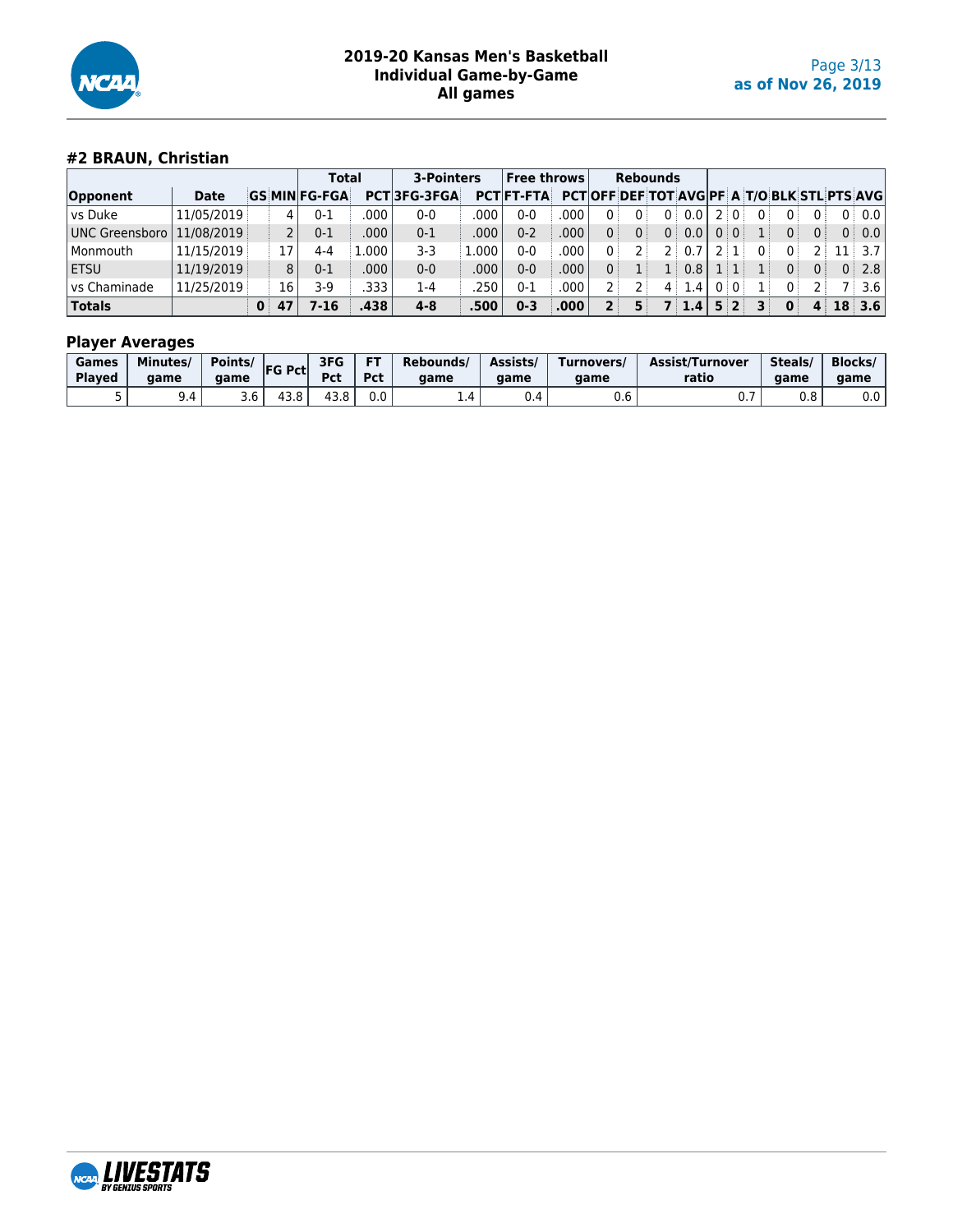

## **#4 MOSS, Isaiah**

|                |             |                 | <b>Total</b>        |       | 3-Pointers         |      | <b>Free throws</b> |       |              | <b>Rebounds</b> |                |                   |      |                 |     |                |                |   |                                            |
|----------------|-------------|-----------------|---------------------|-------|--------------------|------|--------------------|-------|--------------|-----------------|----------------|-------------------|------|-----------------|-----|----------------|----------------|---|--------------------------------------------|
| Opponent       | <b>Date</b> |                 | <b>GS MINFG-FGA</b> |       | <b>PCT3FG-3FGA</b> |      | <b>PCT FT-FTA</b>  |       |              |                 |                |                   |      |                 |     |                |                |   | PCTOFF DEF TOT AVGPF A T/O BLK STL PTS AVG |
| UNC Greensboro | 11/08/2019  | 25 l            | 3-7                 | 429   | $2 - 6$            | 333  | $0 - 0$            | .000  | $\Omega$     | ∃ 3             | $\overline{3}$ | 3.0               |      | 2:0:            | 0   | 0              | $0^{\circ}$    | 8 | 8.0                                        |
| l Monmouth     | 11/15/2019  | 15              | 5-6                 | .833  | $5 - 6$            | .833 | $6 - 6$            | 1.000 | 0:           | 1 <sup>1</sup>  |                | $1 \mid 2.0 \mid$ | 0:2: |                 | 0 : | 0 <sup>1</sup> | 0 <sup>1</sup> |   | $21 \mid 14.5 \mid$                        |
| ETSU           | 11/19/2019  | 17              | 0-2                 | .000  | $0 - 2$            | .000 | $2 - 2$            | 1.000 | $\Omega$ :   | 1:              |                |                   | 0:1  |                 | 21  | $\Omega$       | $\overline{1}$ |   | 2:10.3                                     |
| l vs Chaminade | 11/25/2019  | 20 <sup>1</sup> | $5 - 7$             | .714' | $3 - 4$            | 750  | $0 - 0$            | .000  | $\Omega$     | 1:              |                | 1:1.5             |      | $2 \mid 1 \mid$ | 1:  | 0 <sup>1</sup> | 111            |   | $13$ 11.0                                  |
| <b>Totals</b>  |             | 0:771           | 13-22 .591          |       | 10-18              | .556 | $8 - 8$            | 1.000 | $\mathbf{0}$ | 6               |                | $6 \mid 1.5 \mid$ | 4:4: |                 | 31  | $\mathbf{0}$   |                |   | 2   44   11.0                              |

| Games         | <b>Minutes</b> | Points/        | <b>FG Pct</b> | 3FG        | T Pct | Rebounds/ | Assists/ | Turnovers/ | Assist/Turnover | Steals/ | <b>Blocks/</b> |
|---------------|----------------|----------------|---------------|------------|-------|-----------|----------|------------|-----------------|---------|----------------|
| <b>Played</b> | aame           | aame           |               | <b>Pct</b> | lF.   | aame      | aame     | aame       | ratio           | aame    | game           |
| д.            | ר חי<br>ᅩᄀᆞ    | $11.0^{\circ}$ | 59<br>JJ.L    | 50.<br>.   | 100.0 | ---       | ⊥.∪      | 0.8        | .               | υ.υ     | 0.0            |

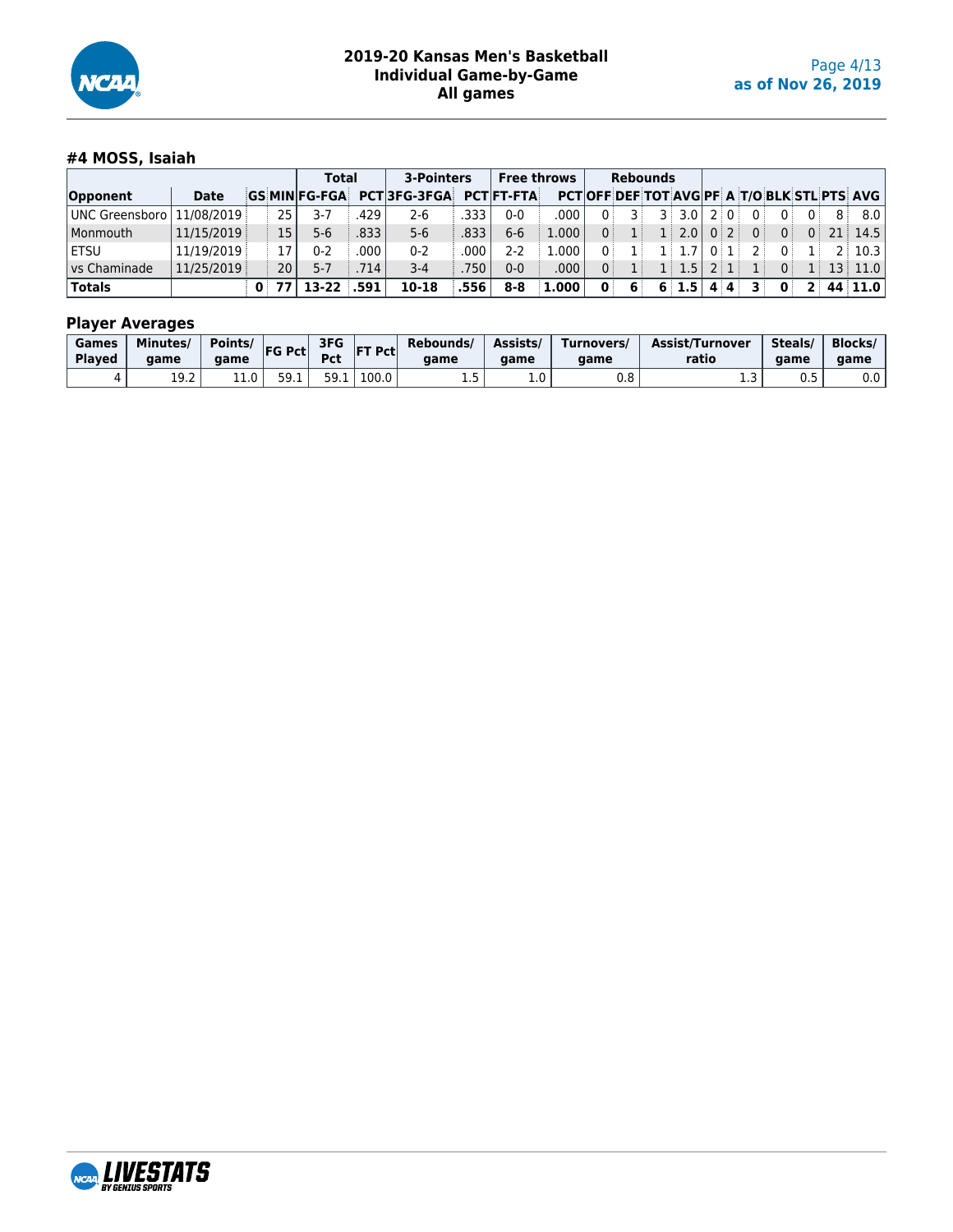

## **#5 ELLIOTT, Elijah**

|                       |            |              |          | <b>Total</b>        |       | 3-Pointers         |           | $ $ Free throws $ $                                     |             |                |                | <b>Rebounds</b> |                                 |  |       |          |                |                   |
|-----------------------|------------|--------------|----------|---------------------|-------|--------------------|-----------|---------------------------------------------------------|-------------|----------------|----------------|-----------------|---------------------------------|--|-------|----------|----------------|-------------------|
| Opponent              | Date       |              |          | <b>GS MINFG-FGA</b> |       | <b>PCT3FG-3FGA</b> |           | PCT FT-FTA PCT OFF DEF TOT AVG PF A T/O BLK STL PTS AVG |             |                |                |                 |                                 |  |       |          |                |                   |
| <sup>I</sup> Monmouth | 11/15/2019 |              |          | 1-2                 | 500   | $0 - 0$            | .000      | $0 - 0$                                                 | ا 000.      | 1 :            | 0 <sup>1</sup> |                 | $1 \mid 1.0 \mid 2 \mid 1 \mid$ |  | 0 i   | $0^+$    |                | $0$ 2 2 2.0       |
| $\sqrt{25/2019}$      |            |              | $\Delta$ | $1 - 1$             | 1.000 | $1 - 1$            | $1.000^+$ | 0-0                                                     | .000        | 0 <sup>1</sup> | 0 <sup>1</sup> |                 | $0 \mid 0.5 \mid 0 \mid 1 \mid$ |  | - 199 | $\Omega$ | $\overline{0}$ | 3 2.5             |
| Totals                |            | $\mathbf{0}$ |          | $2 - 3$             | .667  | $1 - 1$            | 1.000     | $0-0$                                                   | $.000 \,  $ | $\mathbf{1}$   | $\mathbf{0}$   |                 | 1 0.5 2 2 1 0 0                 |  |       |          |                | $5 \mid 2.5 \mid$ |

| Games         | Minutes/ | Points/  | <b>FG Pctl</b>       | 3FG            | FT  | Rebounds/  | Assists/      | Turnovers/ | <b>Assist/Turnover</b> | Steals/                 | <b>Blocks</b> |
|---------------|----------|----------|----------------------|----------------|-----|------------|---------------|------------|------------------------|-------------------------|---------------|
| <b>Played</b> | aame     | aame     |                      | Pct            | Pct | aame       | aame          | aame       | ratio                  | aame                    | aame          |
| -             | 4.Z      | <u>.</u> | $- -$<br><b>bb.,</b> | $\sim$<br>66.7 | 0.0 | <b>U.J</b> | $\sim$<br>⊥.∪ | ∪.J        | 2.0                    | $^{\sim}$ $\sim$<br>v.v | $0.0\,$       |

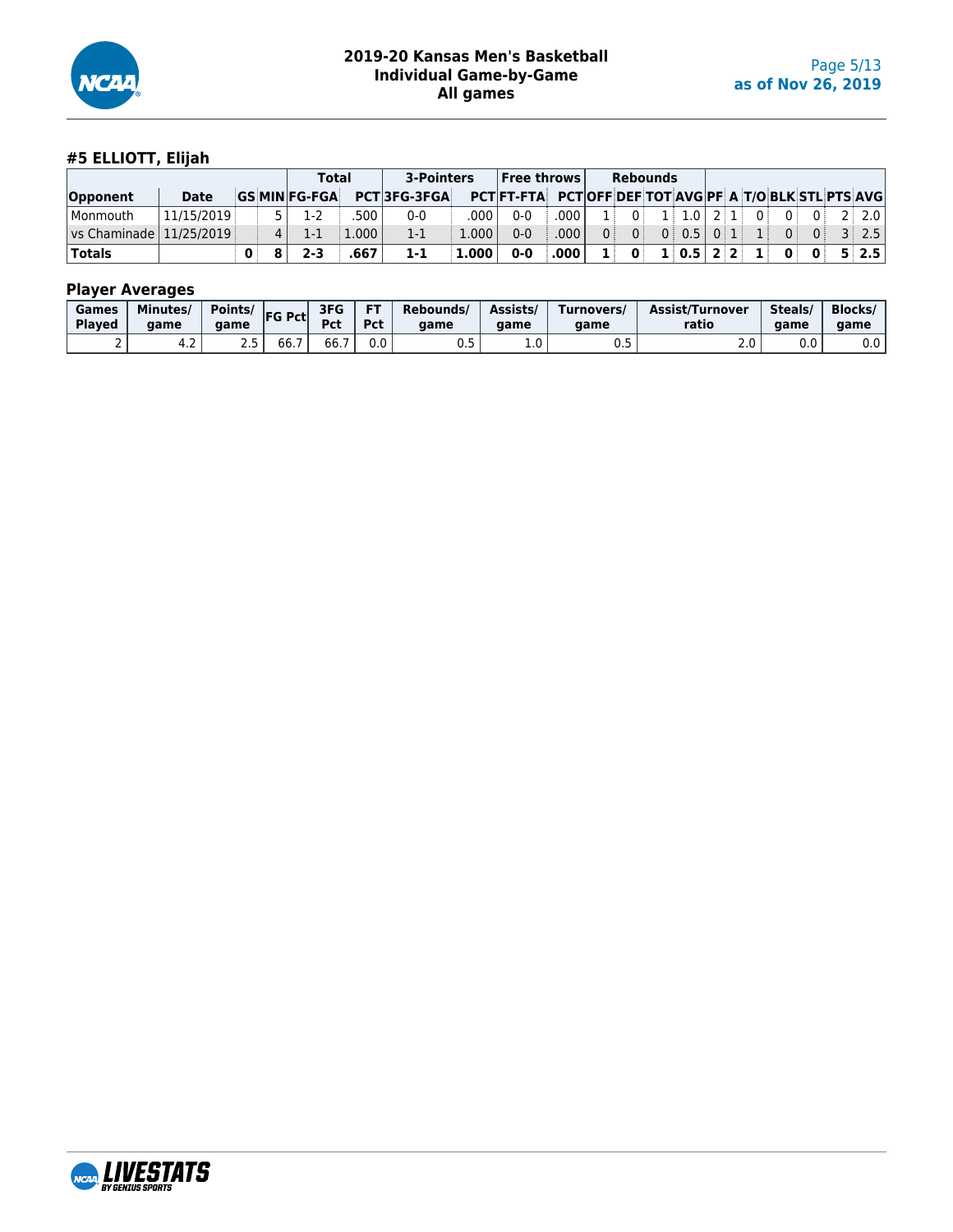

## **#10 WILSON, Jalen**

|                             |             |              |                | <b>Total</b> |      | 3-Pointers                                                                         |       | $ $ Free throws $ $ |        |              | <b>Rebounds</b> |               |  |              |                   |              |       |
|-----------------------------|-------------|--------------|----------------|--------------|------|------------------------------------------------------------------------------------|-------|---------------------|--------|--------------|-----------------|---------------|--|--------------|-------------------|--------------|-------|
| Opponent                    | <b>Date</b> |              |                |              |      | GS MIN FG-FGA PCT 3FG-3FGA PCT FT-FTA PCT OFF DEF TOT AVG PF A T/O BLK STL PTS AVG |       |                     |        |              |                 |               |  |              |                   |              |       |
| l vs Duke                   | 11/05/2019  |              |                | $0 - 1$      | 000  | 0-1                                                                                | .000  | $0 - 0$             | .000   | $\Omega$ :   | $\Omega$        | $0$ 0.0 1 0   |  | $\mathbf{1}$ | $\Omega$ :        | $\Omega$     | 0:0.0 |
| UNC Greensboro   11/08/2019 |             |              | 0 <sup>1</sup> | $0 - 0$      | 000. | $0 - 0$                                                                            | .000' | $0 - 0$             | .000   | $\Omega$ :   | $\overline{0}$  | 0:0.010:0     |  | $\Omega$     | $0^{\frac{1}{2}}$ | $\Omega$     | 0:0.0 |
| <b>Totals</b>               |             | $\mathbf{0}$ |                | $0 - 1$      | .000 | $0 - 1$                                                                            | .000  | $0-0$               | ∛ 000. | $\mathbf{0}$ | $\mathbf{0}$    | $0:0.0$ $1:0$ |  | $\mathbf{1}$ | $\mathbf{0}$      | $\mathbf{0}$ | 0:0.0 |

| Games  | <b>Minutes</b> | Points/ | FG         | 3FG | <b>FT</b> | Rebounds/ | Assists/             | Turnovers/ | Assist/Turnover | Steals/ | <b>Blocks</b> |
|--------|----------------|---------|------------|-----|-----------|-----------|----------------------|------------|-----------------|---------|---------------|
| Played | aame           | aame    | <b>Pct</b> | Pct | Pct       | aame      | aame                 | aame       | ratio           | aame    | aame          |
|        | ر              | v.v     | 0.0        | v.v | 0.0       | 0.0       | $\sim$ $\sim$<br>v.v | ∪.J        | v.v             | 0.0     | $0.0\,$       |

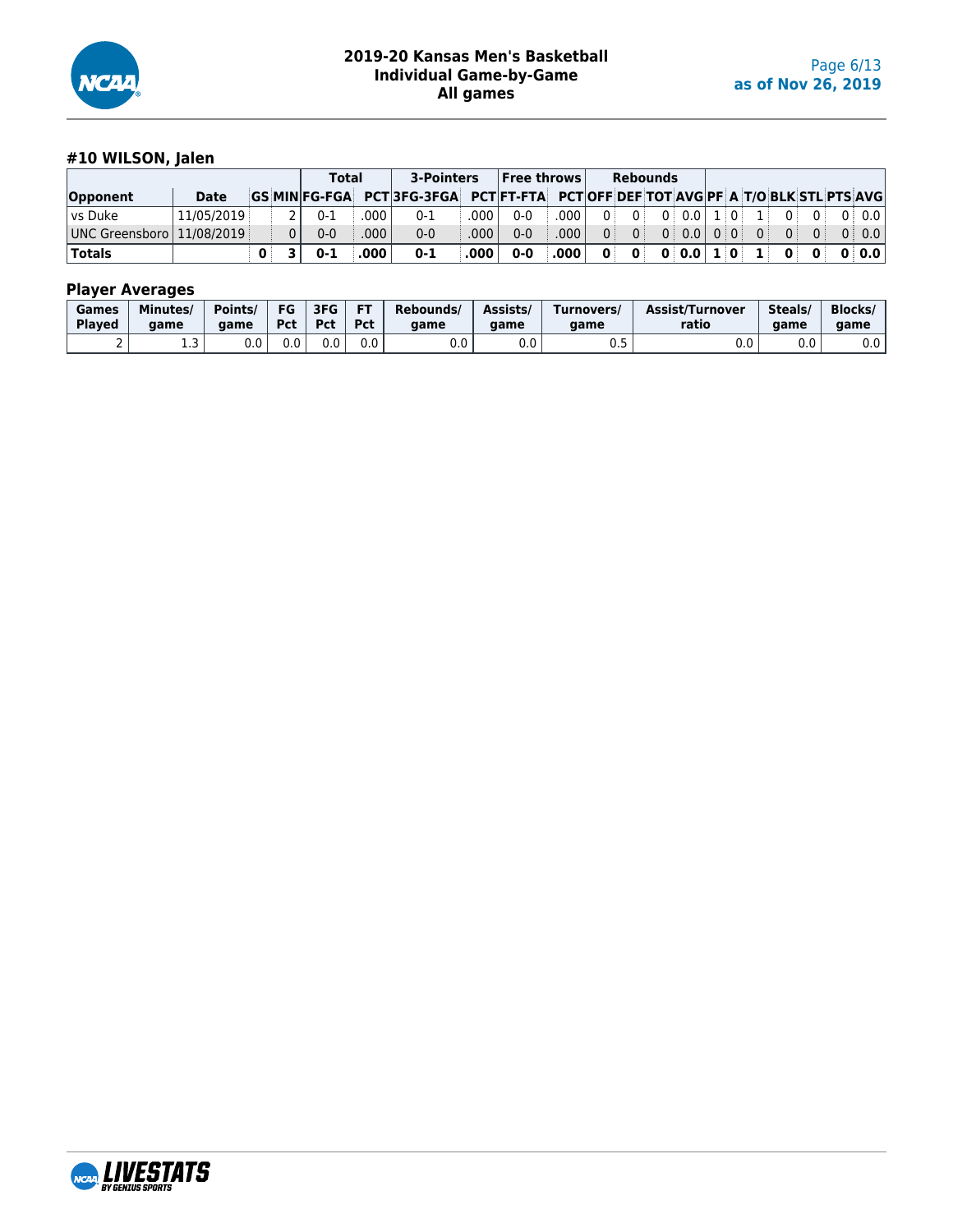

## **#12 TEAHAN, Chris**

|                           |            |             | Total   |        | <b>3-Pointers</b>                                                                  |        | $ $ Free throws $ $ |              |                | <b>Rebounds</b> |                                   |  |                |       |                       |
|---------------------------|------------|-------------|---------|--------|------------------------------------------------------------------------------------|--------|---------------------|--------------|----------------|-----------------|-----------------------------------|--|----------------|-------|-----------------------|
| Opponent                  | Date       |             |         |        | GS MIN FG-FGA PCT 3FG-3FGA PCT FT-FTA PCT OFF DEF TOT AVG PF A T/O BLK STL PTS AVG |        |                     |              |                |                 |                                   |  |                |       |                       |
| l Monmouth                | 11/15/2019 |             | $1-2$   | ا 500. | $1-2$                                                                              | .500 l | $0 - 0$             | ا 000.       | n i            | 0 <sup>1</sup>  | $0 \mid 0.0 \mid 2 \mid 1 \mid 0$ |  | $\overline{0}$ |       | $0 \quad 3 \quad 3.0$ |
| vs Chaminade   11/25/2019 |            | $\vert$     | $0 - 1$ | .000   | $0 - 1$                                                                            | .000   | $0 - 0$             | .000         | 0 <sup>1</sup> | 0 <sup>1</sup>  | 0   0.0   1   0   0               |  | $\overline{0}$ | $0^+$ | 0:1.5                 |
| <b>Totals</b>             |            | $0 \mid 11$ |         | . 333  | $1 - 3$                                                                            | .333   | $0 - 0$             | $.000 \, \,$ | $\mathbf{0}$   |                 | 0 0 0 0 3 1 0 0 0 3 1 5           |  |                |       |                       |

| Games         | Minutes/ | Points/ | <b>FG Pct</b> | 3FG                    | FT  | Rebounds/ | Assists/ | Turnovers/ | <b>Assist/Turnover</b> | Steals/ | <b>Blocks</b> |
|---------------|----------|---------|---------------|------------------------|-----|-----------|----------|------------|------------------------|---------|---------------|
| <b>Played</b> | aame     | aame    |               | Pct                    | Pct | aame      | aame     | game       | ratio                  | aame    | aame          |
|               | D.4      | ---     | --<br>JJ.J    | <b></b><br><u>JJ.J</u> | 0.0 | 0.0       | ◡.◡      | 0.0        | 1.0                    | 0.0     | $0.0\,$       |

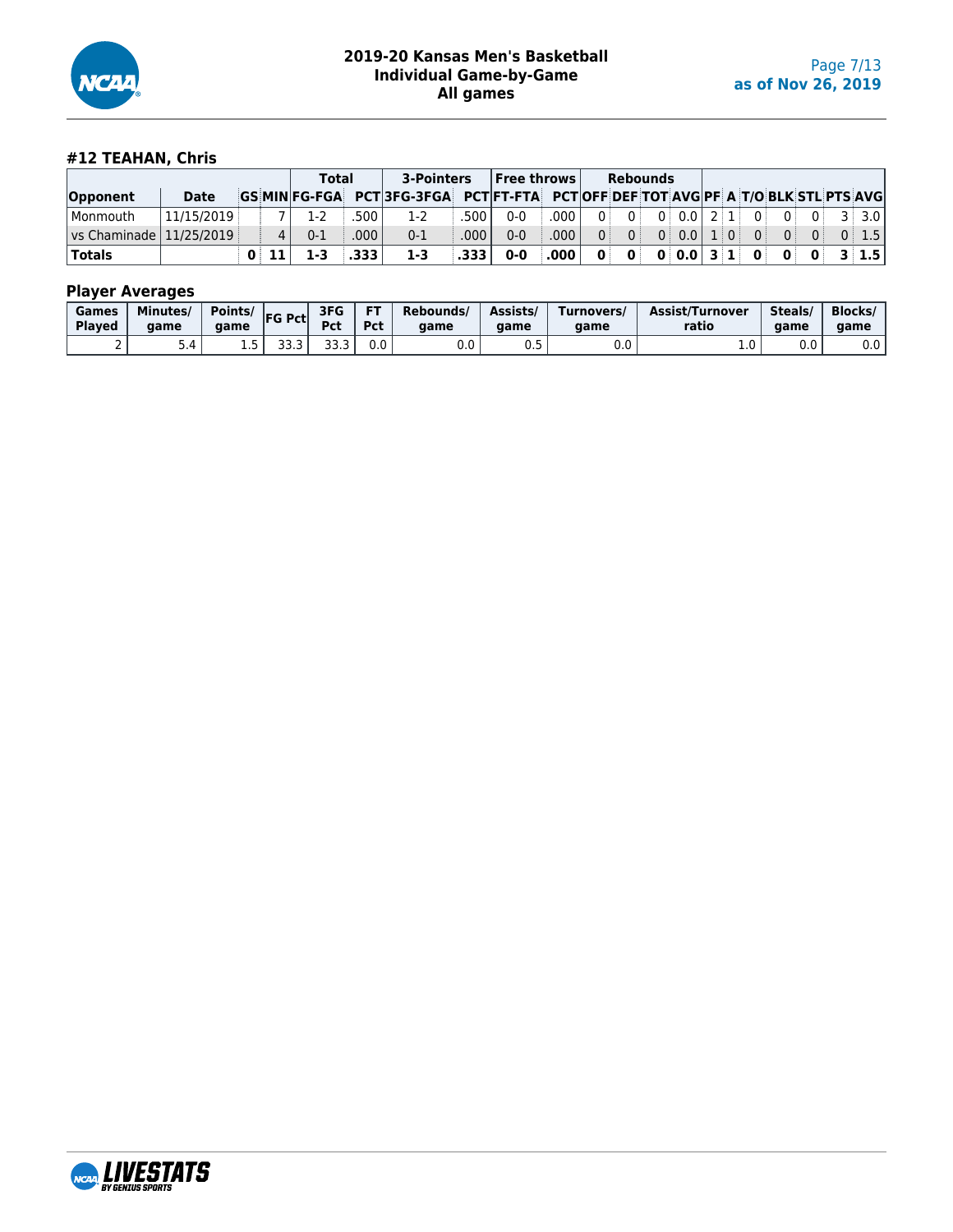

## **#13 ENARUNA, Tristan**

|                |             |    | Total                |        | 3-Pointers         |        | Free throws       |                   | <b>Rebounds</b>                                     |                            |       |      |   |   |                |          |             |              |
|----------------|-------------|----|----------------------|--------|--------------------|--------|-------------------|-------------------|-----------------------------------------------------|----------------------------|-------|------|---|---|----------------|----------|-------------|--------------|
| Opponent       | <b>Date</b> |    | <b>GS MIN FG-FGA</b> |        | <b>PCT3FG-3FGA</b> |        | <b>PCTIFT-FTA</b> |                   | <b>PCTOFF DEF TOT AVGIPF A T/O BLK STL PTS AVGI</b> |                            |       |      |   |   |                |          |             |              |
| l vs Duke      | 11/05/2019  |    | 16<br>$2 - 3$        | .667   | 1-1                | .000.  | 0-0               | .000              | 0                                                   | 2 :                        | 2.0   |      | 0 |   |                |          | 5 :         | 5.0          |
| UNC Greensboro | 11/08/2019  |    | 20 l<br>$3 - 5$      | ا 600. | $1-2$              | .500 l | $2-3$             | .667              | 1 :<br>4                                            |                            | 5:3.5 |      |   |   |                | $\Omega$ |             | 9:7.0        |
| l Monmouth     | 11/15/2019  |    | 14<br>3-6            | 500    | $1-2$              | 500    | 0-0               | 000               | 0<br>4                                              | 4                          |       |      |   |   | 0 <sup>1</sup> |          | $7^{\circ}$ | 7.0          |
| l ETSU         | 11/19/2019  |    | 23 I<br>2-3          | .667   | $0 - 1$            | .000   | 0-0               | 000.              | 0 <sup>1</sup><br>4                                 | 4 <sup>1</sup>             | 3.8   |      | 4 |   | 0:             | 4        |             | $4 \t6.3$    |
| l vs Chaminade | 11/25/2019  |    | 21<br>L-6            | .167   | $1 - 4$            | 250    | 0-1               | .000              | 1 :                                                 |                            | 3.4   |      |   |   |                |          |             | $3 \div 5.6$ |
| <b>Totals</b>  |             | 94 | $11-23$              | .478   | $4 - 10$           | .400   | 2-4               | .500 <sup>1</sup> | 2 <sup>1</sup>                                      | $15 \mid 17 \mid 3.4 \mid$ |       | 8:11 |   | 8 | 5:             | 5        |             | 28:5.6       |

| Games<br><b>Plaved</b> | <b>Minutes</b><br>aame | Points/<br>aame | <b>FG Pctl</b> | 3FG<br><b>Pct</b> | <b>IFT Pctl</b> | Rebounds/<br>aame | Assists/<br>aame | Turnovers/<br>aame | Assist/Turnover<br>ratio | Steals/<br>aame | <b>Blocks/</b><br>aame |
|------------------------|------------------------|-----------------|----------------|-------------------|-----------------|-------------------|------------------|--------------------|--------------------------|-----------------|------------------------|
|                        | 1 R Q<br>10.Y          | o.c             | 4              | 47.8              | 50.0            | 3.4               | <u>.</u>         | T.O                | .                        | $\sim$<br>1.U   | 1.U                    |

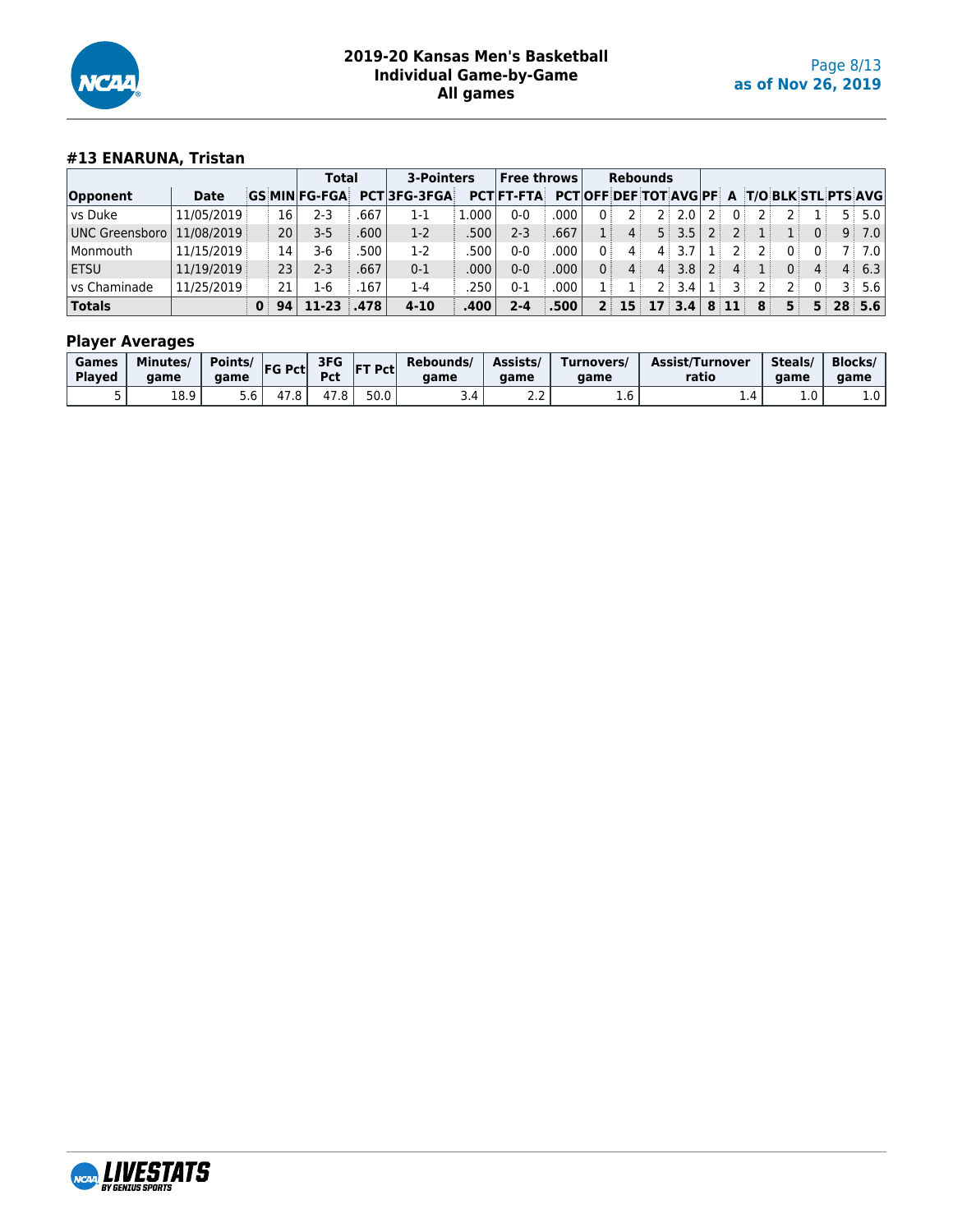

## **#20 JANKOVICH, Michael**

|                  |            |              | <b>Total</b> |       | 3-Pointers                                                                         |      | <b>Free throws</b> |                      |            | <b>Rebounds</b> |                 |     |                |              |              |       |
|------------------|------------|--------------|--------------|-------|------------------------------------------------------------------------------------|------|--------------------|----------------------|------------|-----------------|-----------------|-----|----------------|--------------|--------------|-------|
| Opponent         | Date       |              |              |       | GS MIN FG-FGA PCT 3FG-3FGA PCT FT-FTA PCT OFF DEF TOT AVG PF A T/O BLK STL PTS AVG |      |                    |                      |            |                 |                 |     |                |              |              |       |
| l Monmouth       | 11/15/2019 |              | 1-3          | .333  | 1-3                                                                                | .333 | $2 - 2$            | $1.000^+$            | n i        | $0^+$           | 0:0.0           | 1:0 |                | $\Omega$     | $\Omega$     | 5:5.0 |
| $\sqrt{25/2019}$ |            |              | $0 - 0$      | 000   | $0 - 0$                                                                            | .000 | $0 - 0$            | .000                 | $\Omega$ : | 0 <sup>1</sup>  | 0:0.0           | 0:1 |                | $\Omega$     |              | 0:2.5 |
| <b>Totals</b>    |            | $\mathbf{0}$ |              | - 333 | $1 - 3$                                                                            | .333 | $2 - 2$            | $\blacksquare$ 1.000 | 0.         | $\mathbf{0}^+$  | 0   0.0   1   1 |     | $\overline{2}$ | $\mathbf{0}$ | $\mathbf{1}$ | 5:2.5 |

| Games<br><b>Played</b> | Minutes/<br>aame | Points/<br>aame | <b>FG Pct</b> | 3FG<br><b>Pct</b> | <b>FT Pctl</b> | Rebounds/<br>aame | Assists/<br>aame | Turnovers/<br>game | Assist/Turnover<br>ratio | Steals<br>game | <b>Blocks/</b><br>game |
|------------------------|------------------|-----------------|---------------|-------------------|----------------|-------------------|------------------|--------------------|--------------------------|----------------|------------------------|
|                        | 4.Z              | <u>.</u>        | <br>JJ.J      | JJ.J              | 100.0          | v.v               | 0 F<br>∪.J       | 1.0                | ◡.◡                      | U.J            | $0.0\,$                |

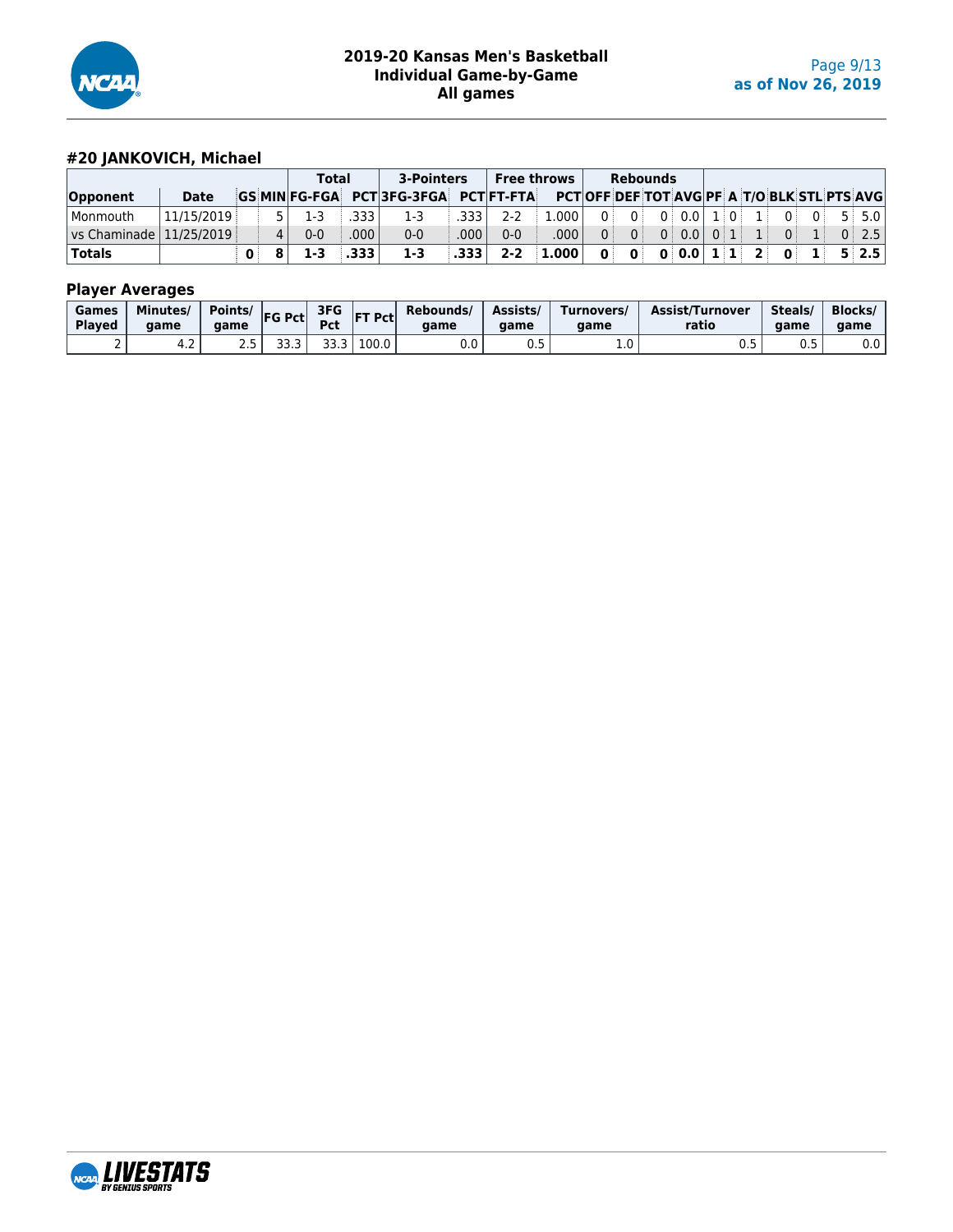

## **#22 DESOUSA, Silvio**

|                |              |     |    | <b>Total</b>        |                   | 3-Pointers         |       | <b>Free throws</b> |       |   | <b>Rebounds</b> |                      |                |                  |    |     |       |     |                                                   |
|----------------|--------------|-----|----|---------------------|-------------------|--------------------|-------|--------------------|-------|---|-----------------|----------------------|----------------|------------------|----|-----|-------|-----|---------------------------------------------------|
| Opponent       | <b>Date</b>  |     |    | <b>GS MINFG-FGA</b> |                   | <b>PCT3FG-3FGA</b> |       | <b>PCTIFT-FTA</b>  |       |   |                 |                      |                |                  |    |     |       |     | <b>PCTOFF DEF TOT AVGPF A T/O BLK STL PTS AVG</b> |
| vs Duke        | 11/05/2019   |     | 8  | $0 - 2$             | .000              | $0 - 0$            | .000  | $3-4$              | 750   |   | 4               | 4.0                  |                | $\pm 0$          |    | 0 i |       | 3 : | 3.0                                               |
| UNC Greensboro | 11/08/2019   |     | 6  | 0-3                 | .000              | $0 - 0$            | .000  | 0-0                | .000. |   | 2 :             | $3.0^{\circ}$        | 0 <sup>1</sup> | $\overline{0}$ : | 0: |     |       |     | 0:1.5                                             |
| Monmouth       | 11/15/2019 * |     | 23 | 4-8                 | .500              | $1-1$              | L.000 | 2-4                | 500   |   | 6               | 4.0                  |                | 4 0              |    | 1 : |       |     | 4.7 <sub>1</sub>                                  |
| <b>ETSU</b>    | 11/19/2019   |     | 9  | 4-4                 | l.000 l           | $0 - 0$            | .000  | $0 - 0$            | .000  |   |                 | $1 \,   \, 3.3 \,  $ | $\overline{3}$ | $\Omega$         |    |     |       |     | 8:5.5                                             |
| l vs Chaminade | 11/25/2019   |     | 11 | 2-3                 | .667              | $0 - 1$            | .000  | 0-1                | .000  |   | 2 :             | 3.0                  |                |                  |    | 0   |       |     | 4:5.2                                             |
| <b>Totals</b>  |              | 1 : | 55 | $10-20$             | .500 <sup>1</sup> | $1 - 2$            | .500' | $5-9$              | .556  | 8 |                 | $15 \, 3.0$          |                | 90               | 6  | 5.  | $2^+$ |     | $26 \mid 5.2 \mid$                                |

| Games<br><b>Played</b> | <b>Minutes/</b><br>aame | Points/<br>aame | <b>FG Pctl</b> | 3FG<br>Pct | <b>IFT Pctl</b> | Rebounds/<br>aame | Assists/<br>aame | Turnovers/<br>aame | Assist/Turnover<br>ratio | Steals/<br>aame | <b>Blocks/</b><br>aame |
|------------------------|-------------------------|-----------------|----------------|------------|-----------------|-------------------|------------------|--------------------|--------------------------|-----------------|------------------------|
| ◡                      | +++                     | ے.د             | 50.0           | 50.0       | 55.6            | 3.0               | v.v              | ᆠ                  | 0.0                      | 0.4             | $1.0\,$                |

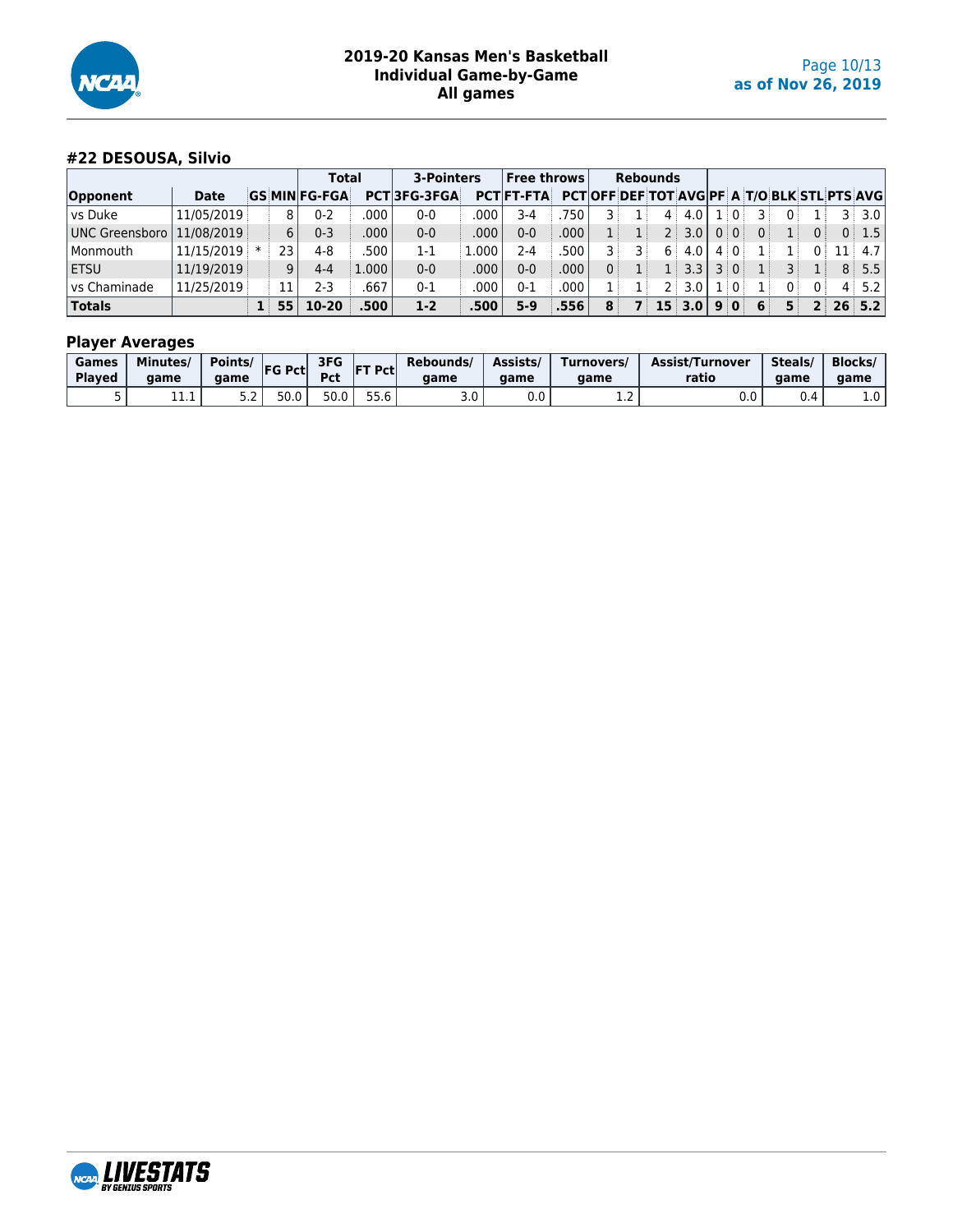

## **#30 AGBAJI, Ochai**

|                             |            |       | <b>Total</b>         |      | 3-Pointers         |       | <b>Free throws</b> |       |    |                 | <b>Rebounds</b> |                    |            |     |          |          |                |      |                                                    |
|-----------------------------|------------|-------|----------------------|------|--------------------|-------|--------------------|-------|----|-----------------|-----------------|--------------------|------------|-----|----------|----------|----------------|------|----------------------------------------------------|
| Opponent                    | Date       |       | <b>GS MIN FG-FGA</b> |      | <b>PCT3FG-3FGA</b> |       | <b>PCTIFT-FTA</b>  |       |    |                 |                 |                    |            |     |          |          |                |      | <b>PCTOFF DEF TOT AVG PF A T/O BLK STL PTS AVG</b> |
| vs Duke                     | 11/05/2019 | 38    | $6 - 10$             | 600  | 2-3                | .667  | 1-3                | .333  |    | $\mathbf{4}$    | 6               | 6.0                | ঽ৾         | 2 : | 51       | $\Omega$ | $\mathbf{4}$   |      | 15 15.0                                            |
| UNC Greensboro   11/08/2019 |            | 35    | $5 - 11$             | .455 | $3 - 8$            | .375  | $0 - 0$            | .000  | 0  | $\mathbf{4}$    | 4 <sup>1</sup>  | 5.0 <sup>1</sup>   |            | 2 : | 31       | 0:       | 2 <sup>1</sup> |      | 13 14.0                                            |
| Monmouth                    | 11/15/2019 | 22    | 1-9                  | 111  | $0 - 5$            | .000  | $2 - 2$            | 1.000 |    |                 | 2 :             | 4.0                | 4 :        |     | $\Omega$ | 0 :      |                |      | 4 10.7                                             |
| <b>ETSU</b>                 | 11/19/2019 | 34    | 2-8                  | 250  | $0 - 4$            | .000. | $0 - 0$            | .000. |    |                 | 3 i             | 3.8                | 2:         | 2 : |          | 0:       |                | 4:   | 9.0                                                |
| l vs Chaminade              | 11/25/2019 | 27    | 4-9                  | 444  | $3-6$              | .500  | $0-0$              | .000  | 0: |                 | 1 :             | 3.2                |            | 2 : |          | 0:       |                | 11 : | 9.4                                                |
| <b>Totals</b>               |            | 5:156 | 18-47                | .383 | $8 - 26$           | .308  | $3 - 5$            | .600  | 4  | 12 <sup>1</sup> |                 | $16 \mid 3.2 \mid$ | $12$ 11 12 |     |          |          | 11             | 47   | 9.4                                                |

| Games<br><b>Played</b> | <b>Minutes</b><br>aame | Points/<br>aame | <b>FG Pct</b> | 3FG<br>Pct | <b>IFT Pcti</b> | Rebounds/<br>aame      | Assists/<br>aame | Turnovers/<br>qame         | <b>Assist/Turnover</b><br>ratio | Steals/<br>game      | <b>Blocks/</b><br>aame |
|------------------------|------------------------|-----------------|---------------|------------|-----------------|------------------------|------------------|----------------------------|---------------------------------|----------------------|------------------------|
|                        | 31.1                   | 9.4             | 38.3          | 38.3       | 60.0            | $\sim$ $\sim$<br>ے ، ب | ے ، د            | $\sim$ . The set of $\sim$ | <b>v.s</b>                      | $\sim$ $\sim$<br>ے ۔ | 0.0                    |

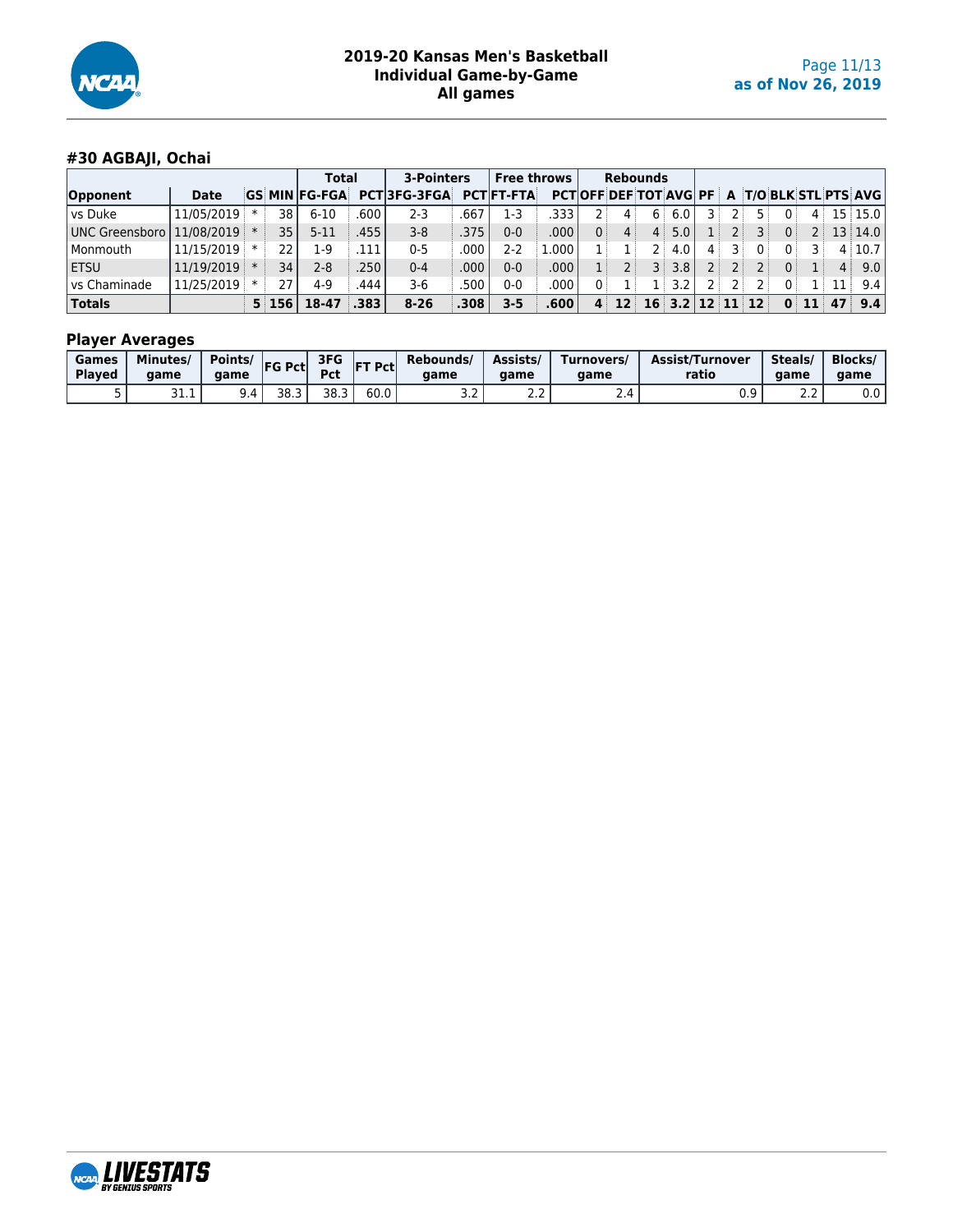

## **#33 MCCORMACK, David**

|                                 |              |  | <b>Total</b> |                     | 3-Pointers        |                    | Free throws |                   |      | <b>Rebounds</b> |                        |                |         |                                                         |              |                                                     |                |              |                    |
|---------------------------------|--------------|--|--------------|---------------------|-------------------|--------------------|-------------|-------------------|------|-----------------|------------------------|----------------|---------|---------------------------------------------------------|--------------|-----------------------------------------------------|----------------|--------------|--------------------|
| Opponent                        | <b>Date</b>  |  |              | <b>GS MINFG-FGA</b> |                   | <b>PCT3FG-3FGA</b> |             | <b>PCTIFT-FTA</b> |      |                 |                        |                |         |                                                         |              | <b>PCTOFF DEF TOT AVGIPF A T/O BLK STL PTS AVGI</b> |                |              |                    |
| vs Duke                         | 11/05/2019 * |  | 29           | $7 - 7$             | 286               | $0-0$              | .000        | 2-4               | 500  | 3 :             | $10^{\circ}$           |                | 13 13.0 | 3 1                                                     | ঽ৾           |                                                     |                |              | 6:6.0              |
| UNC Greensboro   11/08/2019   * |              |  | 11           | 1-2                 | .500 <sup>1</sup> | $0 - 0$            | .000        | $0 - 0$           | .000 | $2$ :           |                        | $\overline{4}$ | 8.5     | 0:0:                                                    |              | 0 <sup>1</sup>                                      | $0^{\circ}$    |              | 2:4.0              |
| Monmouth                        | 11/15/2019   |  | 16           | 7-8                 | 875               | $0 - 1$            | .000        | $3-4$             | 750  |                 | 8                      | 11             | 9.3     | $3 \mid 4 \mid$                                         | $0^{\circ}$  | 1                                                   | 0              |              | $17 \mid 8.3 \mid$ |
| <b>ETSU</b>                     | 11/19/2019 * |  | 12           | 2-5                 | .400              | $0 - 0$            | .000        | 0-0               | .000 | 1:              |                        | $\overline{3}$ | 7.8     | $\smallsetminus\textcolor{red}{11}$ in $\smallsetminus$ | $\Omega$ :   | $\mathbf{1}$                                        | 0 <sup>1</sup> |              | $4$ 7.3            |
| <sup>1</sup> vs Chaminade       | 11/25/2019   |  | 17           | $5 - 7$             | 714               | $0-0$              | .000        | 0-0               | .000 | 2 i             | 0:                     |                | 6.6     | $2 \mid 1 \mid$                                         | $\Omega$     | 0:                                                  | 0              | $10^{\circ}$ | 7.8                |
| <b>Totals</b>                   |              |  | 4 84         | 17-29 .586          |                   | $0 - 1$            | .000        | $5 - 8$           | .625 |                 | $11 \quad 22 \quad 33$ |                | 6.6     | $9 \mid 7 \mid$                                         | $\mathbf{A}$ | 31                                                  |                |              | $2 \, 39 \, 7.8$   |

| Games<br><b>Plaved</b> | Minutes/<br>qame | Points/<br>aame | <b>FG Pctl</b> | 3FG<br>Pct | <b>IFT Pctl</b>      | Rebounds/<br>aame | Assists/<br>aame | Turnovers/<br>aame | <b>Assist/Turnover</b><br>ratio | Steals/<br>aame | <b>Blocks/</b><br>aame |
|------------------------|------------------|-----------------|----------------|------------|----------------------|-------------------|------------------|--------------------|---------------------------------|-----------------|------------------------|
| ◡                      | $ -$<br>10.7     | . ن             | 58.6           | 58.6       | <b>COLE</b><br>ر . ے | b.b               | $\pm .4$         | v.o                | ⊥.∪                             | 0.4             | J.b                    |